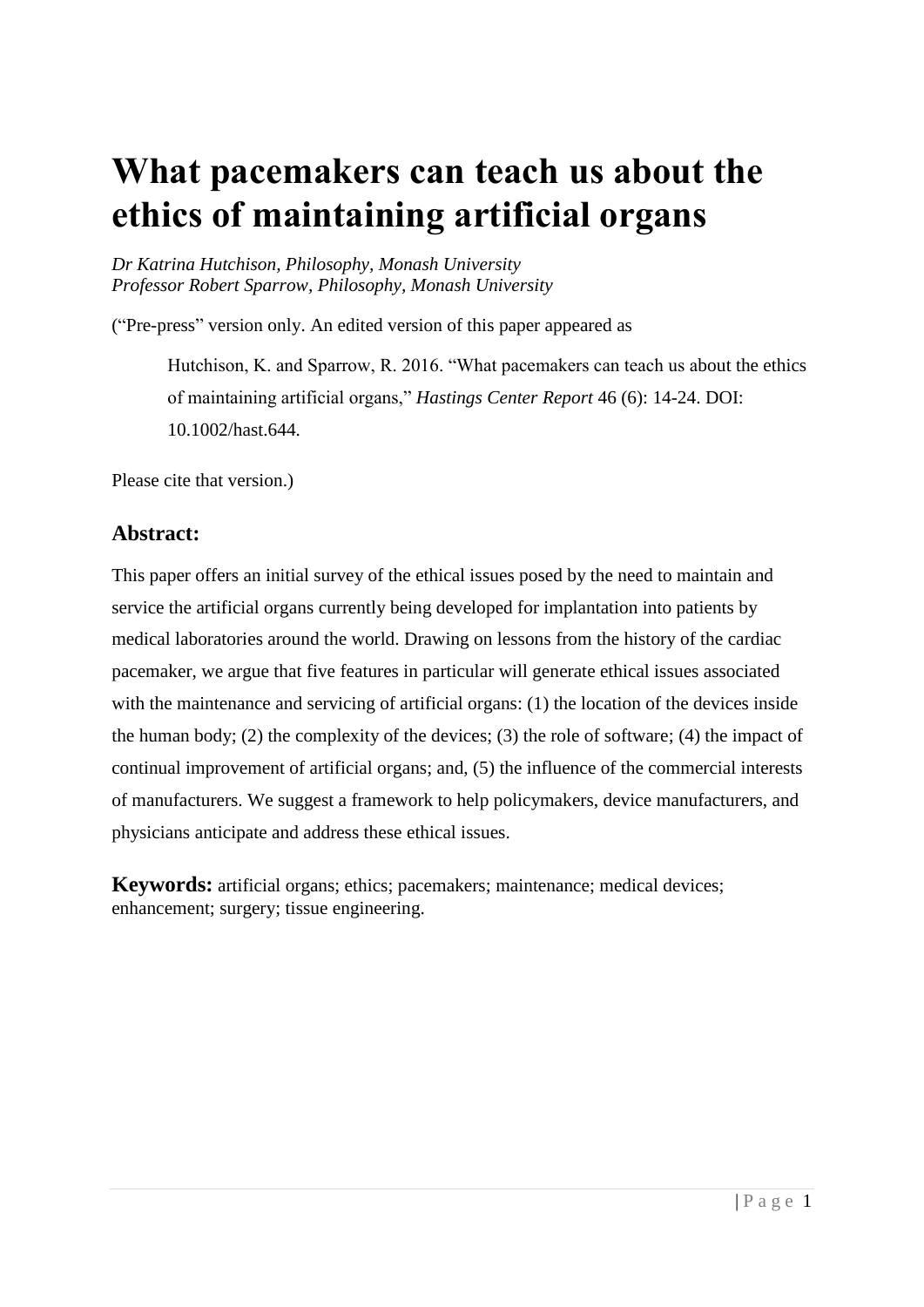### **What pacemakers can teach us about the ethics of maintaining artificial organs**

### **Introduction**

One day soon it may be possible to replace a failing heart, liver or kidney with a long lasting mechanical replacement or perhaps even with a 3D printed version based on the patient's own tissue. Such artificial organs could make transplant waiting lists and immunosuppression a thing of the past. Supposing that this happens, what will the ongoing care of people with these implants involve? In particular, how will the need to maintain the functioning of artificial organs over an extended period impact on patients and their doctors and on the responsibilities of those who manufacture such devices? Drawing on lessons from the history of the cardiac pacemaker, this paper offers an initial survey of the ethical issues posed by the need to maintain and service artificial organs.

In §1 we explain what we mean by "artificial organs" and briefly describe a number of proposed devices that would meet our definition. We observe that such devices will require ongoing service and maintenance, especially as they improve and remain inside the human body for longer periods. To inform our analysis of the ethical issues raised by this requirement, we look to an established clinical device that is (in at least some key respects) a close analogy for artificial organs – the cardiac pacemaker. Thus, in the second section we briefly outline the nature and history of cardiac pacemakers, with a particular focus on the need for technical support, maintenance and replacement of these devices. In §3, drawing on the existing medical literature and on our conversations and correspondence with cardiologists, regulators, and manufacturers, we describe five sources of ethical issues associated with pacemaker maintenance: (1) the location of the devices inside the human body, such that maintenance generates surgical risks; (2) the complexity of the devices, which increases the risk of harms to patients as well as introducing potential injustices in access to treatment; (3) the role of software – particularly software that can be remotely accessed – in the functioning of the devices, which generates privacy and security issues; (4) the impact of continual development and improvement of the device; and, (5) the influence of commercial interests in the context of a medical device market in which there are several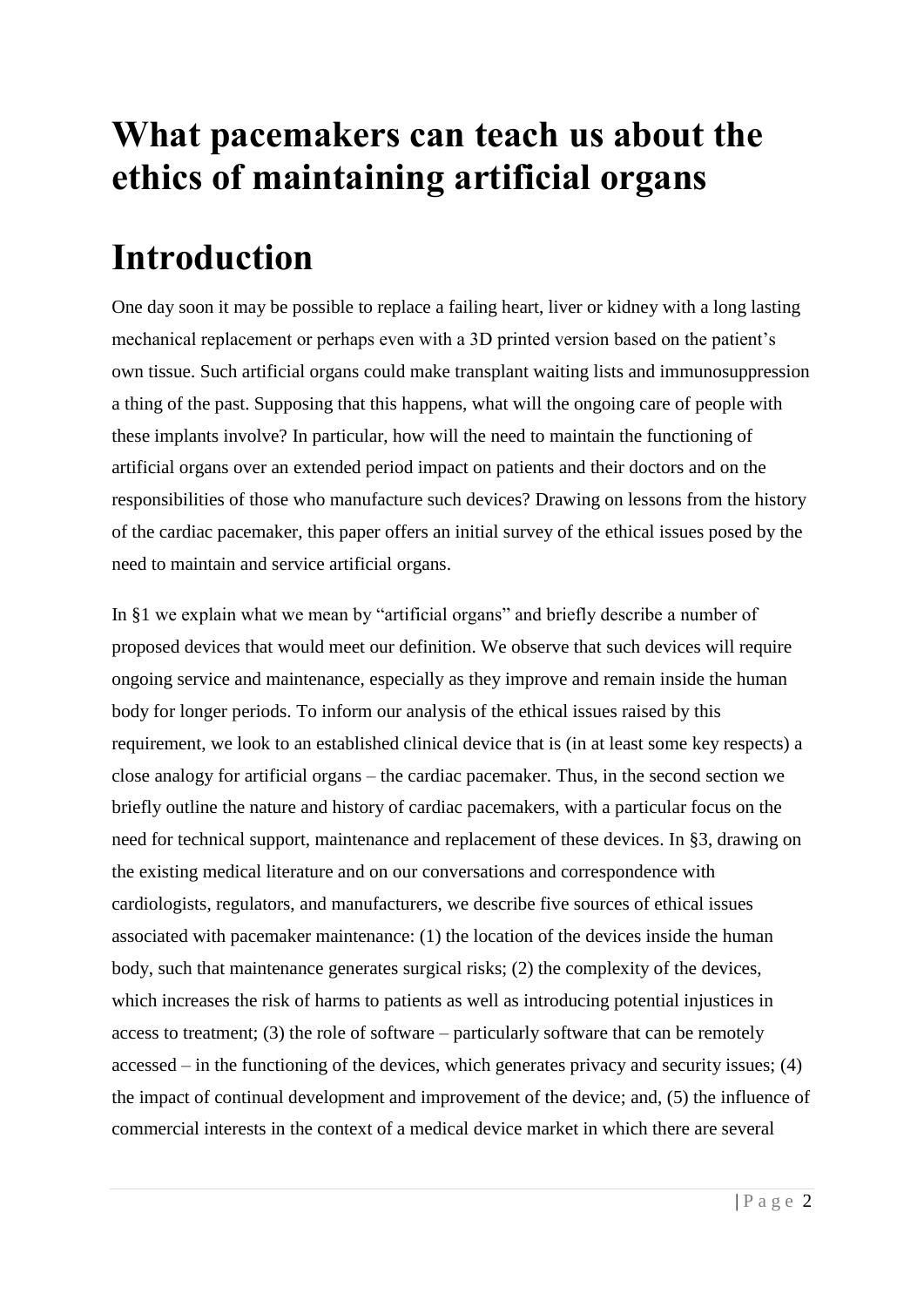competing products. Organising our discussion of the ethical issues in terms of their sources allows us to present, in §4, a table of questions that, we suggest, clinicians, researchers, hospitals, regulators and policy makers should ask to help to identify the ethical issues that might emerge for maintenance of artificial organs in the future. Finally, in §5, we offer some initial suggestions as to how these questions should be answered.

# **§1. Artificial organs**

In what follows we will assume the following definition: artificial organs are manufactured fully implantable devices that are a destination therapy for organ failure, and fulfil the essential functions of the replaced organ for an extended period of time. The sorts of artificial organs we have in mind are an alternative to transplantation from a donor. In particular, in this paper, we are interested in artificial versions of the 'vital' organs, such as the heart, lung, kidneys, liver, et cetera. This is due to the vulnerability of patients when these organs (or their artificial replacements) fail or need repair or maintenance.

Of these criteria, the requirement that the device is fully implantable is perhaps the most controversial, especially given the historical use of the term 'artificial organs' to refer to nonimplanted technologies such as dialysis.<sup>1</sup> However, researchers are increasingly focusing their attention on implantable medical devices. As we argue below, devices sitting within the human body raise issues that are not posed by external devices, and these will be of increasing importance in the future as devices are miniaturised and implanted. As for the other criteria, if devices cannot fulfil the essential functions of the organs they are intended to replace then they will not be suitable as a destination therapy in cases of organ failure. Unless artificial organs can replace the function of failed organs for an extended period of time, they are unlikely to address the shortage of donor organs which is the stated rationale for their development; more prosaically, they are unlikely to require the service and maintenance that is the focus of our discussion in what follows.

To our knowledge there are as yet no devices on the market that fulfil this definition, however there are a number of devices in development that may do so if successful. These include fully mechanical artificial organs, tissue-based implants, and hybrid implants with both tissue and mechanical dimensions.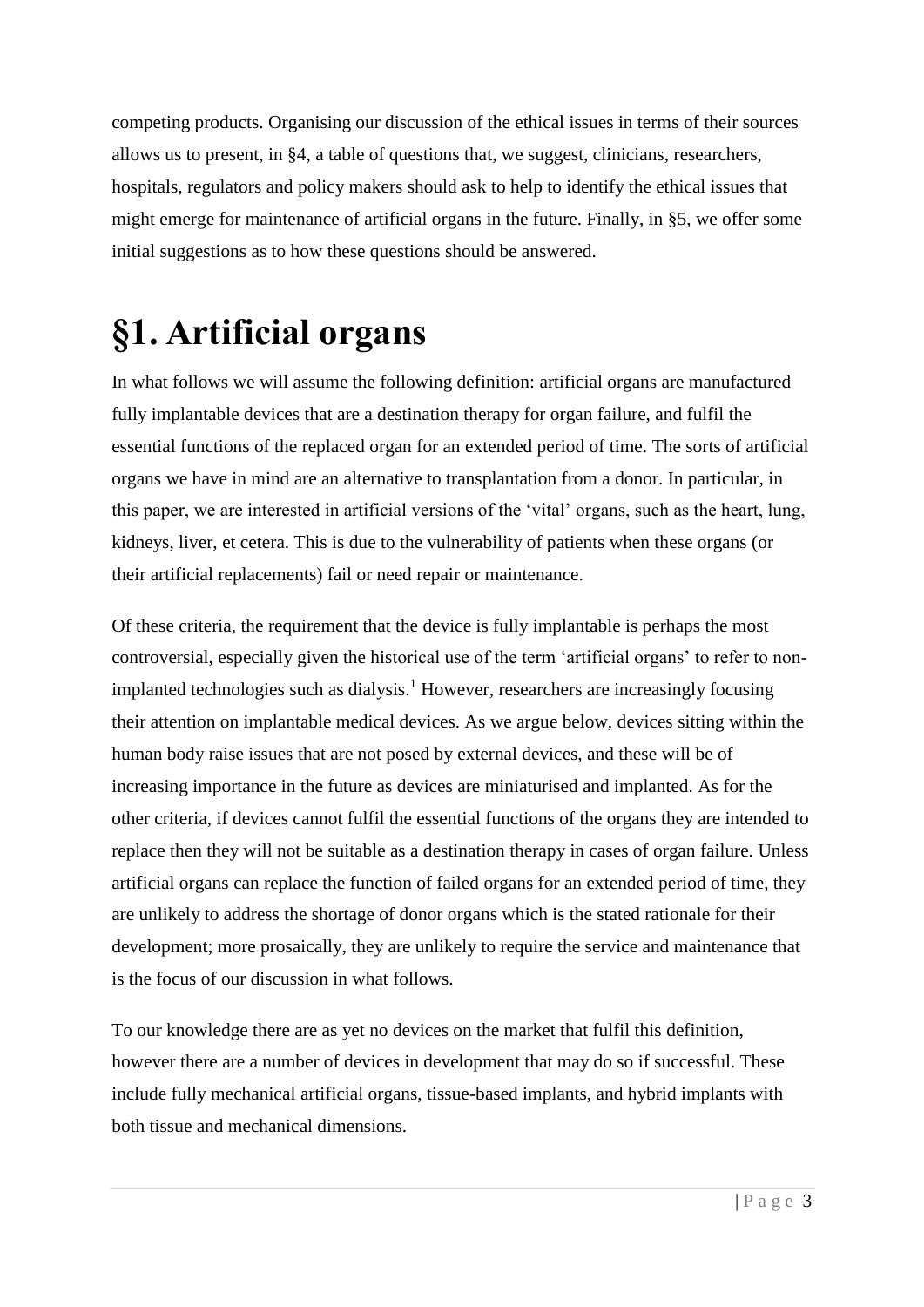Recent artificial heart prototypes such as the SmartHeart being developed by Cleveland Heart and Cleveland Clinic and the BiVACOR being developed at the Texas Heart Institute provide an example of emerging mechanical artificial organs. Both these prototypes have reimagined the design of the heart, pumping the blood around the body through a rotary pump that delivers pulseless flow.<sup>2</sup> The designs of these two implants bring the quest for an artificial heart closer than ever before to meeting the definition we have proposed. They are expected to deliver a breakthrough in device longevity, sufficient that they might to serve as a destination therapy for heart failure. They are also closer to being completely implantable than earlier prototypes by virtue of being smaller and lighter.<sup>3</sup> Nevertheless, even the most promising artificial hearts on the horizon remain externally powered, with the option of a wearable power pack with batteries to enable the patient to move away from the power supply.<sup>4</sup>

An artificial kidney under development at the University of California San Francisco (UCSF) will, if successfully brought to market, combine mechanical parts with human tissues to deliver the first fully implantable artificial kidney.<sup>5</sup> The proposed device would comprise a hemofilter – a mechanical filtration system akin to dialysis – and tissue-based "cell bioreactor" with tissue engineered kidney tubule cells that help to regulate blood pressure and produce vitamins such as vitamin  $D<sup>6</sup>$  Functionally, this means that the implant would deliver all the essential functions of a kidney, including blood pressure regulation and vitamin production, neither of which is achieved by dialysis. The developers claim that the device will be long lasting in the body.<sup>7</sup> If they can deliver on their proposal the device seems likely to meet our definition.

Another frontier for artificial organs is synthesis from living tissue. While the public imagination has been particularly captured by the idea of personalised organs seeded from the patient's own cells,<sup>8</sup> there are no solid tissue-based artificial organs available at present. However Organovo Holdings Inc. in San Diego have brought 3D printed liver tissue to market, for liver toxicity testing, and the company foresees therapeutic applications for this technology in the future.<sup>9</sup> If tissue based whole organs are eventually brought to market, it seems likely that they will meet our definition. In terms of understanding the ethical issues associated with tissue-based artificial organs, it is important to note that these are likely to incorporate non-tissue components. For example, artificial bladders engineered from bladder cells by Anthony Atala's team at Wake Forest Institute for Regenerative Medicine comprised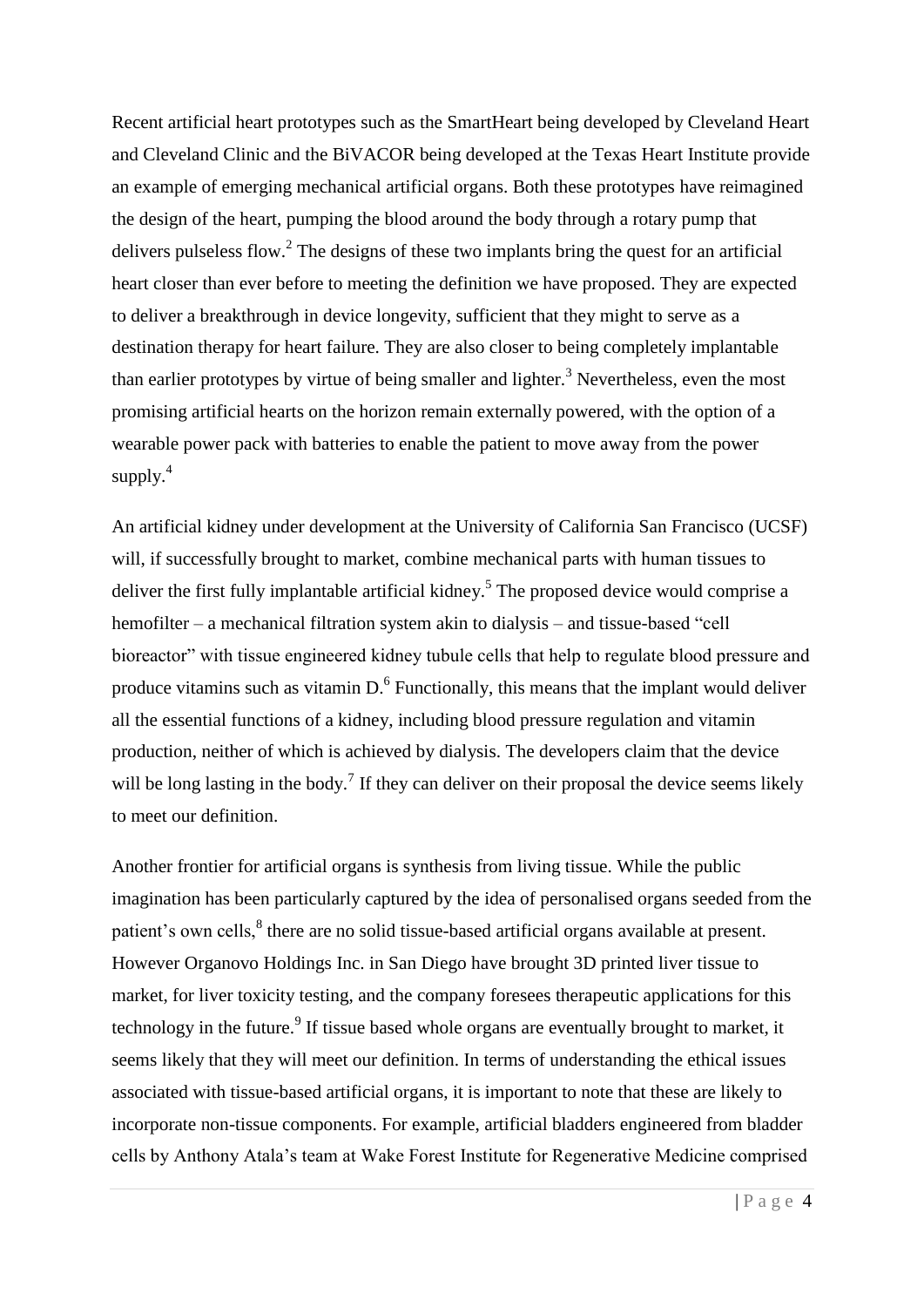a composite collagen and polymer scaffold seeded with cells derived from the patient's own defective bladder.<sup>10</sup>

A number of difficult ethical and policy questions will arise as artificial organs are developed and come into use, including: how the conceptual schemas governing existing regimes of regulation for medical products apply to artificial organs;<sup>11</sup> how we should evaluate their cost-effectiveness;<sup>12</sup> the appropriate standards and methods for preclinical<sup>13</sup> and clinical testing of artificial organs;<sup>14</sup> whether compassionate-use exemptions are appropriate for artificial organs before they are clinically proven;<sup>15</sup> what patients should understand in order to provide informed consent to implantation of an artificial organ;<sup>16</sup> and, the moral significance of the therapy/enhancement distinction.<sup>17</sup>

However, in this paper we focus on the ethical questions that will arise as a result of the need to provide maintenance to artificial organs, which to date have received almost no consideration. The more sophisticated these devices become, the more likely it is that they will need to be tuned, serviced, and repaired if they are to function inside the patient for any length of time, especially as the patient's condition changes. As we shall argue below these seem likely to generate a number of important and difficult ethical questions.

Given the importance of incorporating clinical experience into the development of ethical frameworks to govern future developments in medical technology, we looked for an example of a contemporary implantable device that could function as a guide to the ethical issues that might arise as a result of the need for service and maintenance of artificial organs — and settled on the pacemaker.

Pacemakers share a number of relevant features with artificial organs: they are implanted electronic devices which support a vital organ; they are a destination therapy for the arrhythmias that they are implanted to treat; and, they may function in patients for a number of decades. As we shall see, over the period in which they support the health of the patient, they may require significant amounts of service and maintenance. Because pacemakers have been in clinical use for over half a century, there is a large body of evidence regarding the ethical issues they raise. We believe that they serve as a useful guide to the issues that may arise surrounding artificial organs in the future.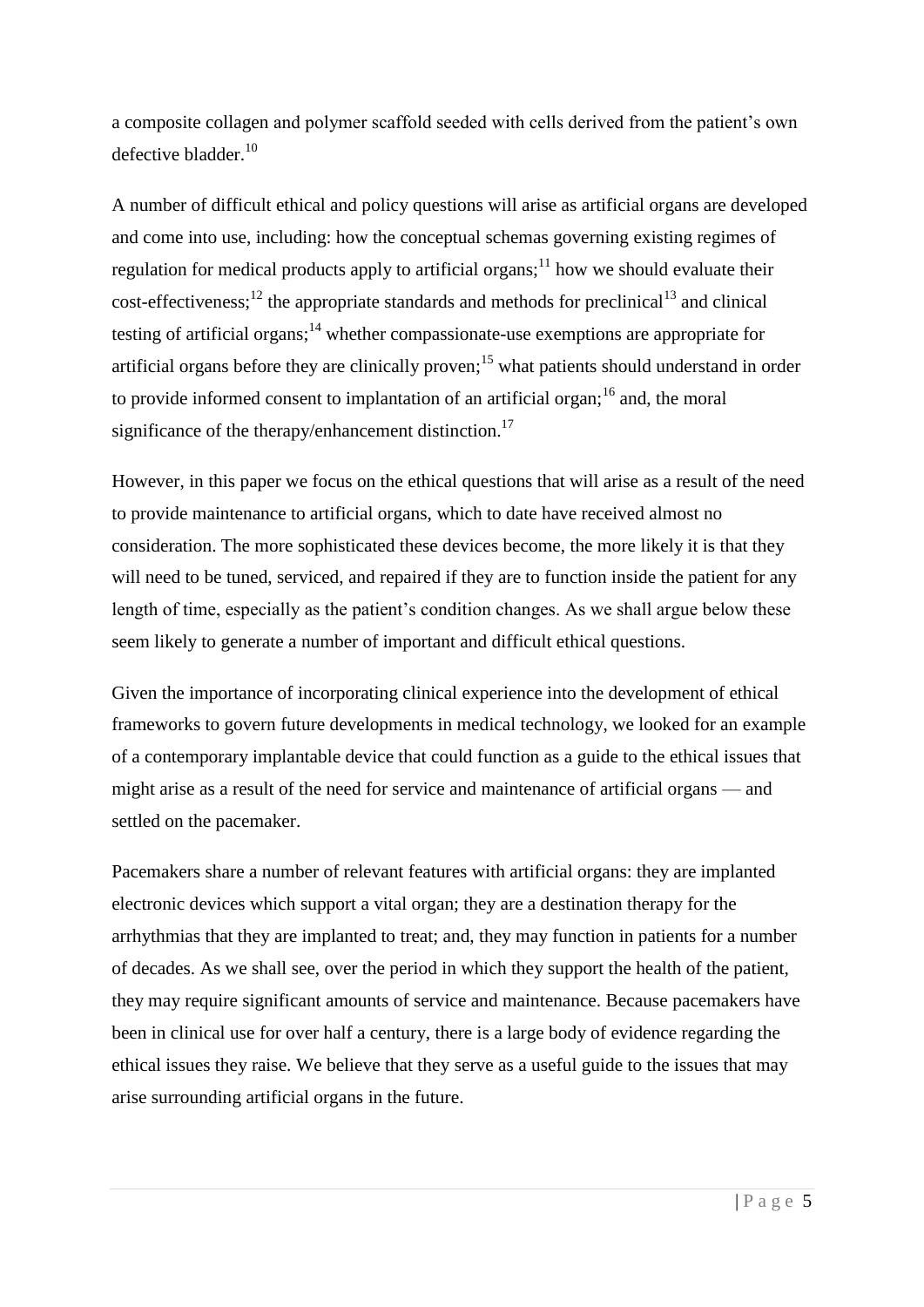# **§2. Cardiac Pacemakers**

Pacemakers help control arrhythmias by sending electrical signals to regulate the contractions of the heart. A pacemaker comprises a pulse generator and battery in a shielded, hermetically sealed case, which is implanted just below the skin in the chest. The pacemaker attaches to one, two or three leads, which are fed along a vein into one or more of the chambers of the heart. The precise functioning of the pacemaker depends on the nature of the arrhythmia. In some cases they monitor the heart and administer an impulse when things go wrong, whereas in other cases they emit regular impulses. As well as hardware components, pacemakers include software, which monitors and records the heart rhythms of the patient, drives the pulse generator, monitors the status of the battery, and also stores a history of pacemaker activity. This information can be accessed by a cardiologist or device technician using an external device programmer, which is typically specific to the pacemaker brand and sometimes model.

Despite the relative simplicity of pacemakers — at least compared to the artificial organs being developed in laboratories around the world — patients fitted with pacemakers require regular monitoring and the device itself requires regular maintenance.

Because heart function alters over time, with age, the progress of disease, or other metabolic changes, patients fitted with pacemakers must visit their cardiologists regularly to ensure that the functioning of their pacemaker is adjusted appropriately to their condition. Increasingly, however, new pacemaker models are equipped with wireless access functionality, which enables remote monitoring of patient parameters and device function: as we discuss below, this has generated predictable concerns about privacy and security. Occasionally, cardiologists will need to update the software and/or firmware of particular models of pacemaker where problems with the existing software and/or firmware have been identified.<sup>1</sup>

Moreover, pacemakers must be replaced when the battery runs  $low$  – usually between  $5 - 14$ years after implantation, depending on the model and usage patterns.<sup>18</sup> Cardiologists are

1

<sup>&</sup>lt;sup>1</sup> For example there was a recent case involving Medtronics' *EnRhythm* pacemakers in which the battery life estimate when cardiologists interrogated the device was different to that measured by the inbuilt battery replacement notification system. This issue was fixed by a software update that patients had to have installed via their cardiologist. T. Samsel, "Important: Medical Device Correction – Enrhythm Pacemakers," (*Physician Letter*), 2010, http://www.medtronic.com/enrhythmadvisory/downloads/enrhythm-battery-issues\_physician-letter.pdf.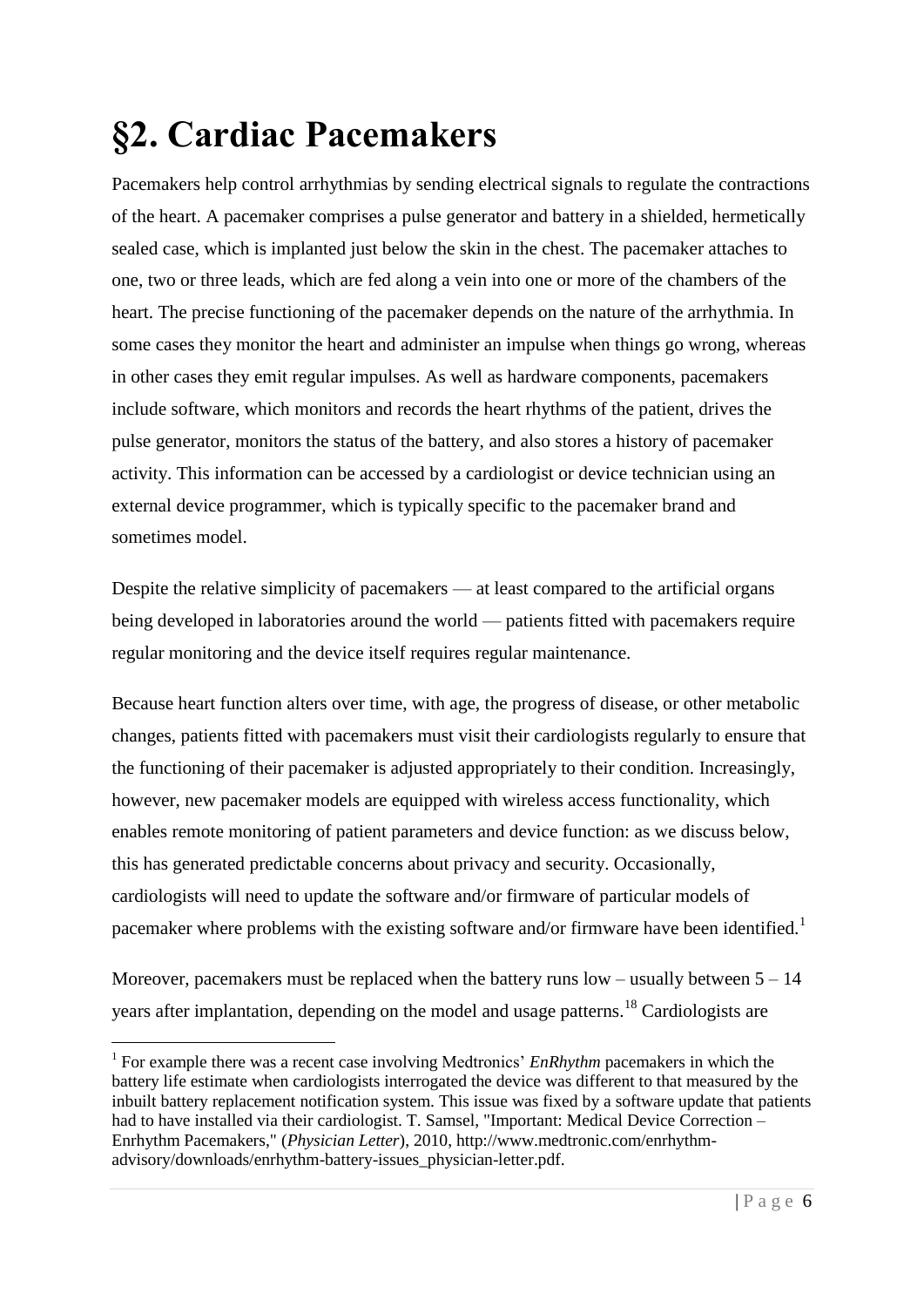responsible for monitoring battery life, and advising when a replacement is needed. At that time, the old pacemaker is disconnected from the leads and completely replaced, often with an updated model. The device cannot be fitted with new batteries as it is hermetically sealed. The leads are tested when the pacemaker unit is replaced, but they are not usually replaced unless there is a fault.

Whereas replacement of the pacemaker is a very low risk procedure, replacement of pacemaker leads is riskier.<sup>19</sup> The leads are more invasive and scar tissue can develop around them while they are in the body, meaning that there is a risk of damaging the blood vessels or heart during removal.<sup>20</sup> Sometimes clinicians will judge that it is too risky to remove a lead that is damaged or no longer required, and the lead will be abandoned inside the patient.<sup>21</sup>

Finally it is worth noting that, as with any medical condition or device, complications may occur outside the regular schedule of visits with the cardiologist, and patients will sometimes present at the emergency department for treatment. As we discuss below, maintenance of pacemakers raises different issues in the context of the emergency department compared with scheduled appointments in the cardiology clinic. $^{22}$ 

## **§3. Sources of ethical issues associated with the maintenance of cardiac pacemakers**

The requirements of the pacemaker for ongoing support and maintenance generate a number of ethical issues, some of which have received little attention in the literature to date. In this section, we enumerate and explore these with an eye to their implications for future artificial organs. We have organised our discussion under five headings, according to the features of the pacemaker and its context of use that give rise to them: (1) the fact that pacemakers are implanted; (2) the complexity of maintaining pacemakers; (3) issues associated with software, especially remotely accessible software; (4) the cycle of device improvement; and finally (5) the influence of commercial interests.

### *3.1. Implantation*

The fact that pacemakers are implanted inflects all, and exacerbates many, of the issues we discuss below. In particular, it contributes to the nature and likely extent of harm associated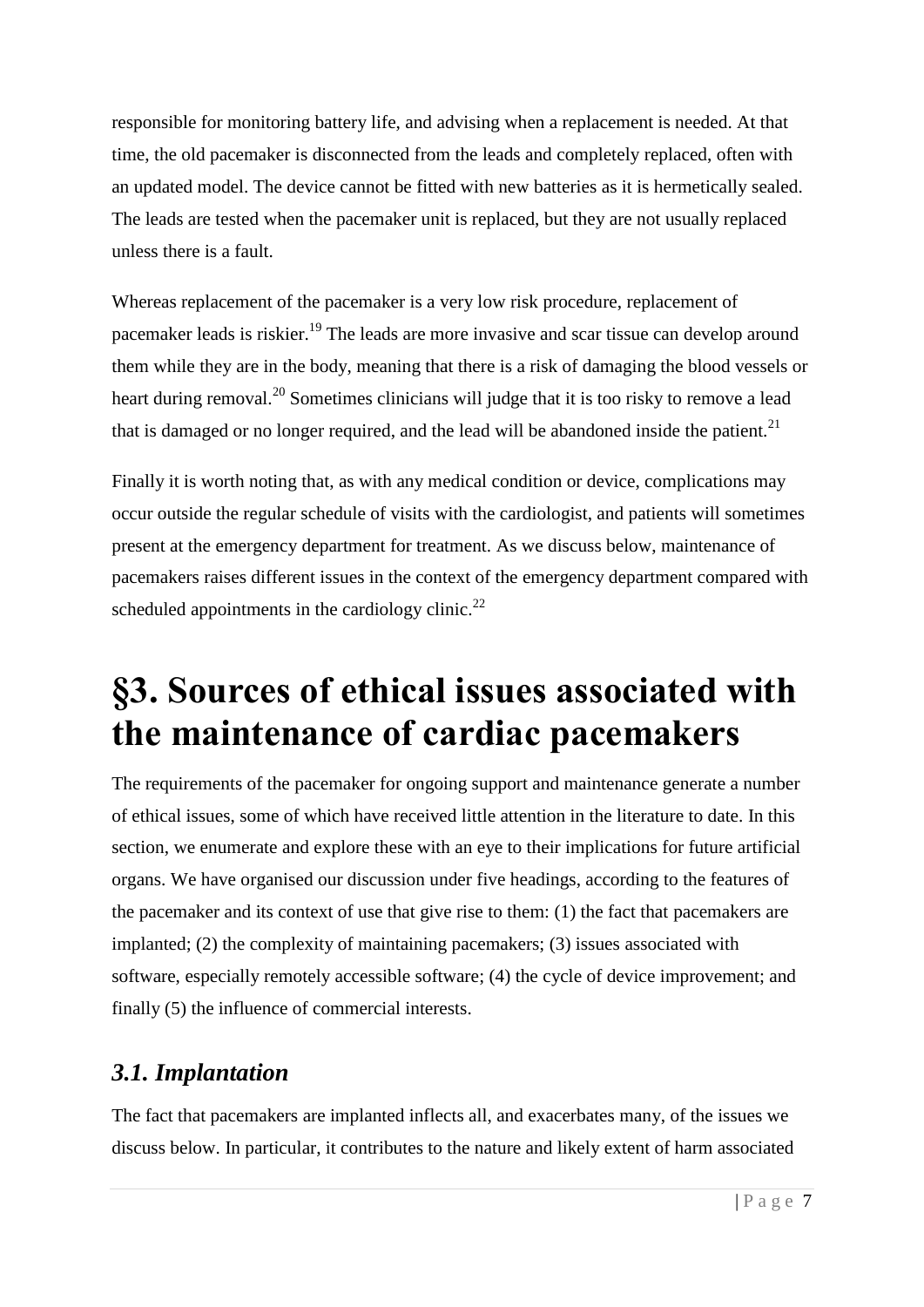with maintenance, due to the need for surgery, which has inherent harms and risks, including surgical wounds, loss of blood, risk of infection, risk of complications associated with anaesthesia, and the inconvenience of hospitalisation.

The location of the pacemaker inside the patient's body also poses challenges in the context of emergency medicine and surgery.<sup>23</sup> In order to avoid procedures — and especially MRIs — interfering with the operations of a pacemaker or even causing burns to the patient, it is important that physicians be able to determine whether or not patients have pacemakers and to be able to correctly identify the make and model if they do. Pacemaker patients generally carry a pacemaker card, which identifies them as carrying a pacemaker and provides details about its make and model, but this may be unavailable in emergency contexts. In its absence, various factors can reveal that an unconscious patient is implanted with a pacemaker. For example the pulse generators are palpable below the skin, and pacemaker activity is visible on a cardiac trace, although this may be subtle.<sup>24</sup> Where the emergency concerns the pacemaker, correct identification of make and model are essential to provide treatment, whilst delays in identification can lead to delays in treatment. To address this, national regulatory bodies have introduced requirements for pacemakers to be inscribed with make and model information on the outside of the pulse generator, such that they can be identified from a chest x-ray. This largely addresses the issue of identification, although in practice the x-rays can be difficult to decipher, and misidentification sometimes occurs.<sup>25</sup>

The fact that pacemakers sit inside the human body and sustain an organ as vital as the heart also means that they have begun to blur the boundary between bodies and machines and between organs and devices. The ambiguous status of the pacemaker is most obvious in the debate about the ethics of withdrawal of treatment. Those who think of pacemakers as devices, analogous to external means of life support, such as ventilation, will typically believe that is acceptable to "withdraw treatment" by switching off a pacemaker. However, the more we think of pacemakers as replacement electrical systems for hearts, the more it seems troubling to interfere with the functioning of a patient's heart by switching off its electrical system. Research with those involved in deactivation suggests that their intuitions about when it is morally acceptable track the level of patient dependence on the device, with health professionals reluctant to disable devices that act constantly to keep the patient alive, but more willing to deactivate devices that intervene intermittently to restore function.<sup>26</sup> The ambiguous status of the pacemaker is also revealed in conflicting intuitions about the extent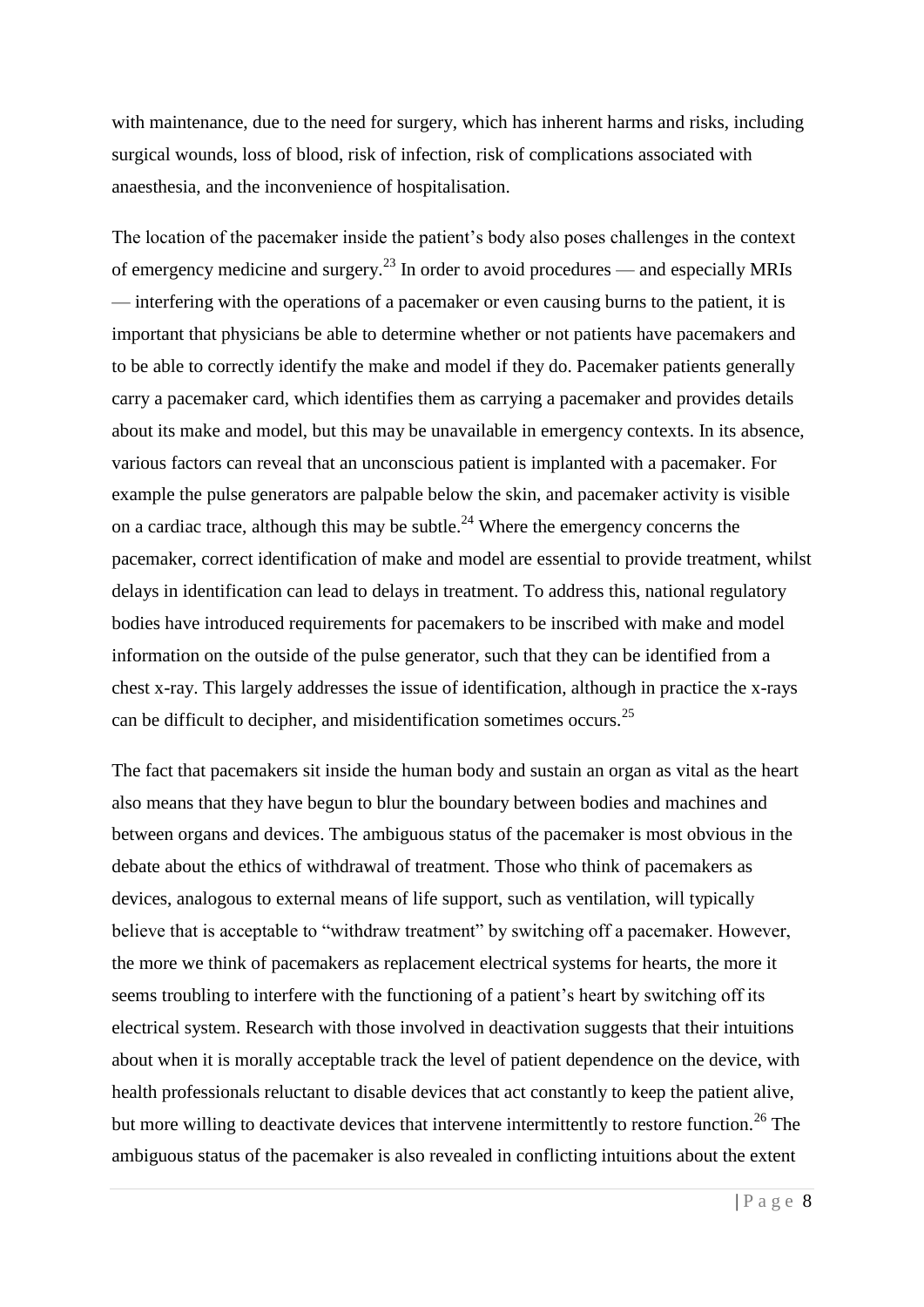to which it should be thought of as property. Outside of the body, pacemakers are clearly property and may be bought and sold on the medical devices market. Once inside the human body, though, they seem to become parts of the body. In our conversations with cardiologists, health lawyers and administrators we have encountered a remarkable diversity of opinions regarding whether patients own their pacemakers and about their rights to dispose of them as they wish or demand deactivation, which attests to the ambiguous status of the pacemaker between organ and machine.

Correspondingly, there are two distinct ways to think about pacemaker failure  $-$  as a clinical issue of patient health and treatment, to be managed primarily by clinicians, or as a technical issue of device failure and repair, to be managed primarily by technicians.

People with pacemakers needing maintenance present to health professionals as patients seeking medical treatment for clinical symptoms. It is therefore natural to suppose that the technical dimensions of maintenance are subsumed under, and answerable to the clinical. Nevertheless, as we discuss further below, in the context of pacemaker maintenance technicians take on a significant responsibility. They often participate in patients' regular biannual check-ups, driving the programmer and providing technical advice to the cardiologist. For example, a workforce study across several European countries found that internally employed technicians attended 27% of visits for implantable cardiac devices, and externally employed technicians attended 18% of visits.<sup>27</sup> They are also 'on call' to emergency departments, where they will present with pacemaker programmers to interrogate the devices of patients and work with healthcare professionals on their management. Some of these technicians are employed by the device manufacturer, which may create conflicts of interest (discussed below), but even technicians employed by hospitals may focus on technical issues associated with the device, rather than taking a holistic approach to the wellbeing of the patient.

Importantly, clinicians and technicians receive different training, and thus may engage differently with patients. In particular, health professionals are usually introduced to clinical ethics in their training – at least to basic ethical ideals such as the principle of beneficence, respect for patient autonomy, and the Hippocratic Oath. In contrast, although some device technicians have a nursing or other clinical background, such a background is not required and many have an engineering or medical sciences background where they may not have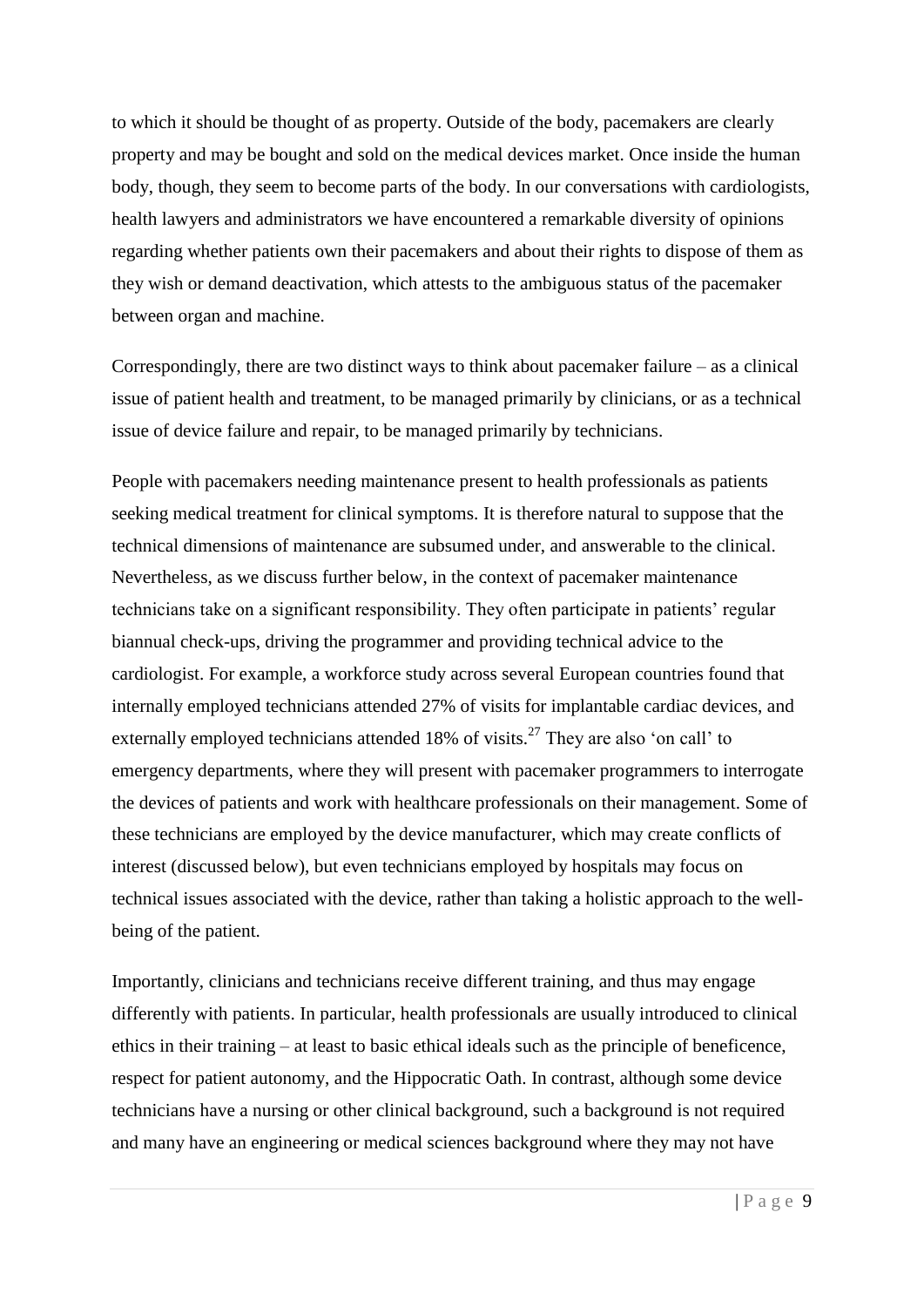been instilled with even the most basic ethical principles associated with care for patients. Whether or not it is necessary for all those involved in the care of patients to have some familiarity with medical ethics is itself an ethical issue.

### *3.2. Complexity*

1

The pacemaker is a fairly simple device compared to the sorts of artificial organs already under development. Even so, maintenance can require complex interactions between cardiologists, radiologists, and technicians and involves attention to both software and hardware components. The complexity of the pacemaker is one of the main factors contributing to risks of harm to patients.

Although natural hearts are complex, and there can be anatomical variation, a cardiologist should be able to apply his or her expertise to any patient. However, the multiplication of different brands and models of pacemakers has effectively made it impossible for cardiologists to have an expert knowledge of all the different devices a patient may be fitted with. For this reason, the support of specialist technicians who are employed and provided by the manufacturer is increasingly important in cardiac care<sup>28</sup>.<sup>2</sup> Cardiac nurses and hospital employed technicians are also involved in provision of care associated with pacemaker maintenance. Furthermore, sub-specialisaton can mean that different cardiologists are responsible for implantation and follow-up. Given this complexity, the way the various health professionals work together and communicate can have a significant impact on patient experience and outcomes.

While effective communication between clinicians remains vital, the need to access specialist technical support and coordinate the actions of various health professionals does not usually create inconvenience or risk of harms to patients for routine check-ups and maintenance, as cardiologists know which devices their patients have, and schedule these appointments in

 $2$  The pacemaker is no outlier amongst current implantable devices in this respect – many vascular devices, including arterial grafts and stents, as well as cardiac implants such as left ventricular assist devices, and orthopaedics implants such as spinal kits are supported by technicians who become members of the surgical team during implantation procedures and are also sometimes involved in follow-up. Indeed, recent research with surgeons and surgical teams suggests that company reps are playing an increasing role in clinical encounters across a range of interventions. Furthermore, surgeons increasingly rely upon technicians when implanting devices (manufacturer technicians will often be in the operating suite assisting with selection of e.g. stents and making recommendations about placement).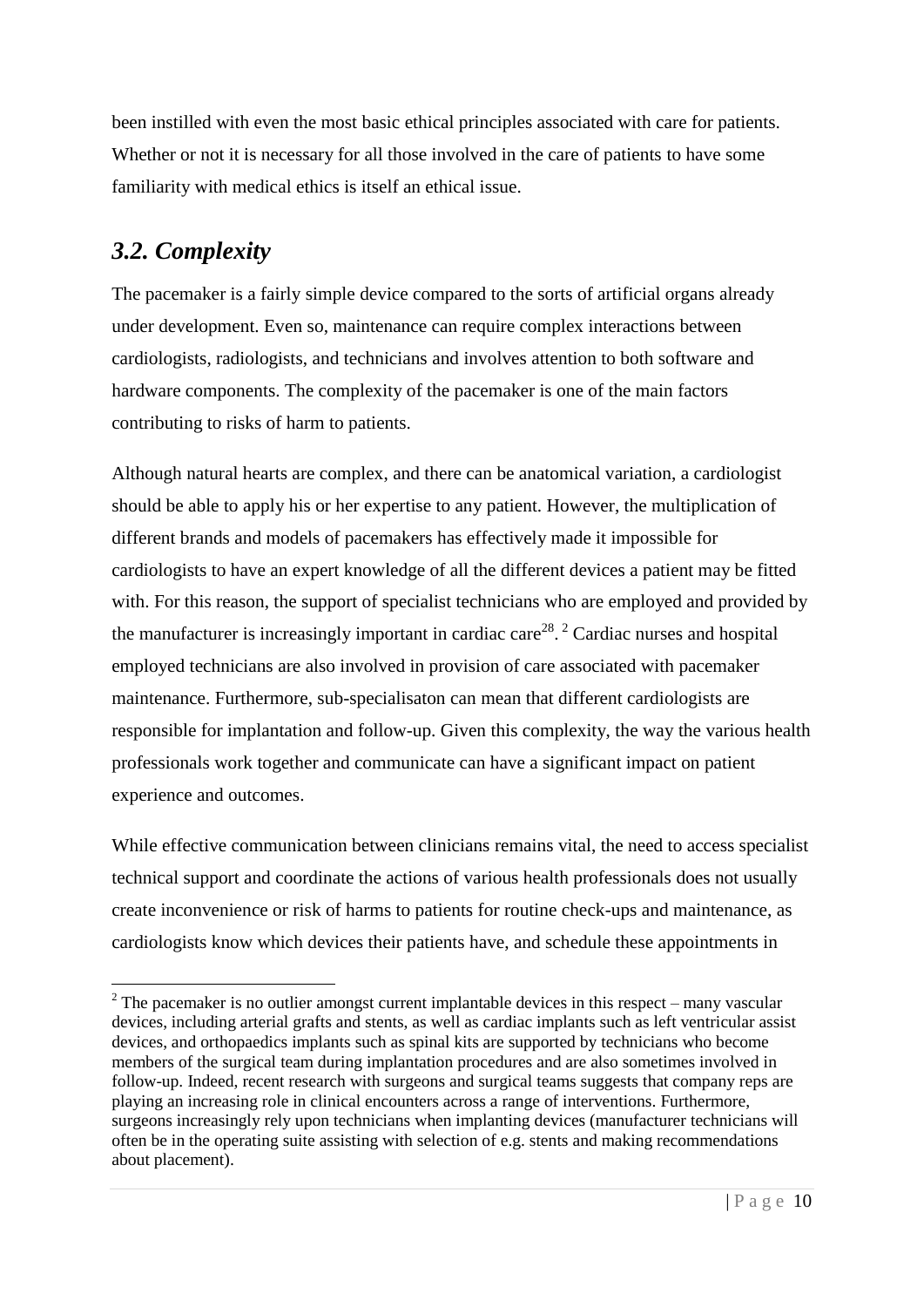advance when they know the relevant staff will be available. However, it can lead to delays (and associated harms) in emergency settings, when non-specialist emergency staff need to stabilise the patient while they wait on the arrival of specialists and possibly a manufactureremployed technician with the relevant programmer. Some patients might require external pacing, which can be uncomfortable and distressing to patients, and might require sedation.<sup>29</sup> In other circumstances emergency staff might cut the leads of a 'runaway' pacemaker.<sup>30</sup> Because this destroys the leads, it risks the harms associated with lead removal and replacement.

Another implication of the complexity of pacemakers is that geographical location of patients is likely to impact on the speed and quality of treatment they receive. Patients who live near the large hospitals that have in-house cardiac technicians, and programmers for many different models of pacemaker on site are likely to receive speedy diagnoses in an emergency context, whereas patients who are more remotely located will have their geographical disadvantages amplified due to the need to source an appropriate programmer and a technician for their pacemaker.

#### *3.3. Software as a source of ethical issues*

The fact that pacemakers contain software, which records, stores and now often even transmits, information relevant to the patient's health generates a number of ethical issues.

The data that pacemakers generate allows cardiologists an unprecedented level of knowledge of the functioning of their patients' hearts. In contrast, this information is not readily accessible to patients: patients cannot even keep track of the remaining battery life on their device, but rely upon clinicians and/or device technicians to do so.<sup>31</sup> They are also unlikely to be privy to cardiologists' prognostications about their health and life expectancy on the basis of their cardiac trace, except insofar as these prompt the cardiologist to make changes to the way the device is programmed, or to make other recommendations to the patient about their healthcare. The precise extent of patient's rights regarding information about their own health care status is, of course, an ethical question.

Recently, technological advances have enabled the remote monitoring of battery, pacemaker function, and patient cardiac function for many pacemaker models. This in turn has given rise to a set of privacy and security issues. Whenever information is transmitted there exists the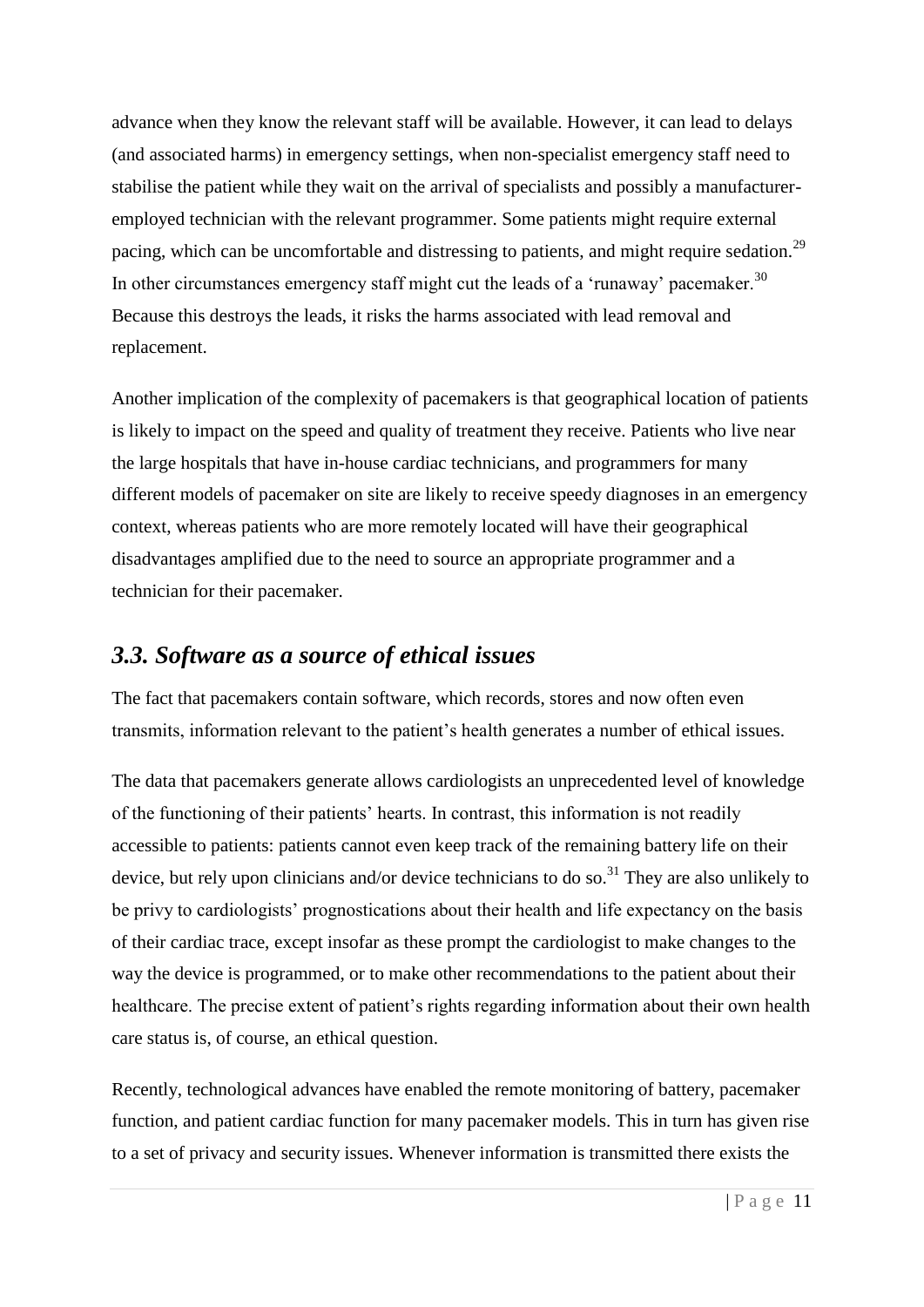chance it will be intercepted or will go astray. Whenever information is stored, questions arise about who has — and should have — access to this information. In private communication with cardiologists, we have been told that while it is typically impossible to draw conclusions about specific activities (e.g. sexual activities) from a patient's cardiac trace, it *is* possible to get a fair idea of their overall health. Moreover, manufacturers collect and use data provided by pacemakers for purposes of quality control and to inform the design of future models. While this has no negative clinical impact on patients, it raises ethical issues around patient control over their health-related data, and the right of companies to profit from such information. Furthermore, in 2012, 'ethical hacker' Barnaby Jack demonstrated that some remotely accessible pacemaker models could be hacked and made to deliver a lethal electric jolt to the person with the device implanted.<sup>32</sup> Notoriously, concerns about the risk of such an attack prompted a decision to disable the wireless functionality of former US Vice President Dick Cheney's cardiac implant while he was Vice President in order to protect him against this 'credible threat'.<sup>33</sup> Measures to improve the privacy and security of pacemakers are challenging, as the device must remain accessible to health professionals in emergency situations.<sup>34</sup>

#### *3.4. Continuing improvement of the technology*

Pacemakers have developed considerably since they were invented in the 1960s and they continue to evolve, with companies today releasing new models of pacemaker pulse generators approximately every  $6-12$  months.<sup>35</sup> While improvements have delivered many benefits for patients, the continuous dynamic of technological progress can also generate problems.<sup>36</sup>

Patients typically have their pacemakers replaced every 5-14 years when the battery runs down.<sup>37</sup> This means that by the time a patient needs a replacement device, it is likely that the existing device will have become obsolete. Given that pacemaker leads are often not replaced when the pacemaker is replaced, and that replacing them is higher risk than replacing the pulse generator, it is important that new pacemakers be able to attach to existing implanted leads. For the first two decades of the pacemaker's use, patients were at risk of harm if newer devices were not compatible with older leads.<sup>38</sup> Removing old pacemaker leads places patients at risk of damage to the heart and blood vessels, while abandoning old leads inside the patient increases the chance of blood clots, scarring or calcification in the veins in which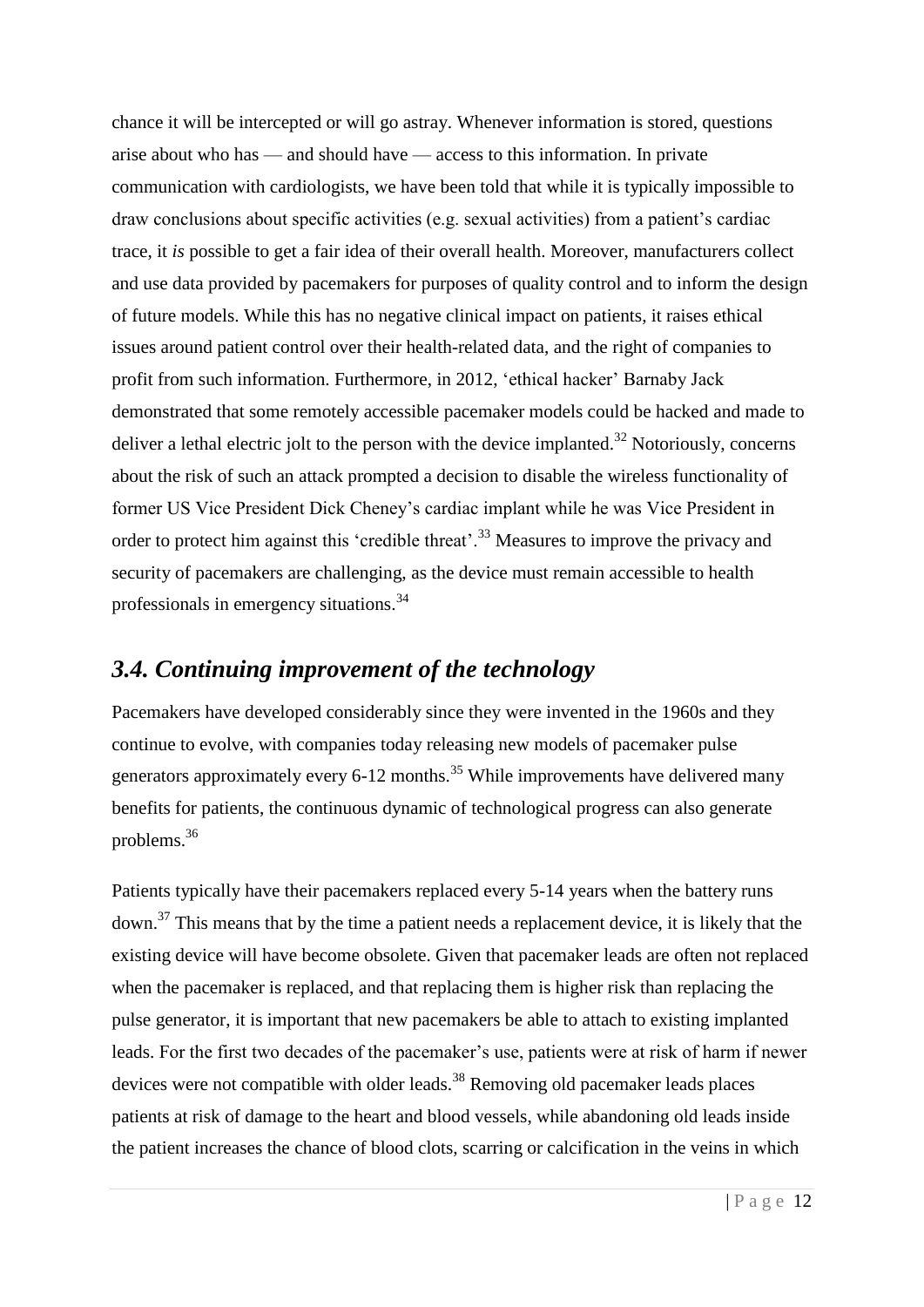they sit. In the 1980s concerns about the incompatibility between implanted leads and replacement pacemakers led to the establishment of a voluntary code for pacemaker leads and later to an ISO standard for pacemaker leads and lead attachments ( ISO standard 5841-3), which has most recently been updated in  $2013.<sup>39</sup>$ 

The continuing development of pacemakers also makes demands on clinicians, as they must ensure that they are able to treat patients effectively using the latest model of the pacemaker. While it seems plausible that replacement of patients' expired pacemakers with new models would reduce the need for cardiologists to maintain expertise regarding the operations of obsolete and "legacy" devices, the evidence on this is ambiguous. There are recent reports of two different lithium ion battery powered pacemakers lasting 26 years<sup>40</sup> and 31 years<sup>41</sup> in patients. Another exception here — which is noteworthy for what it suggests about other implantable medical devices — concerns the small number of patients who are still fitted with early pacemakers that were manufactured with plutonium batteries. At least one of these patients was still alive and fitted with their original pacemaker 31 years after it was implanted, and a comparative study found nuclear pacemakers lasted more than three times as long as lithium ion powered devices.<sup>42</sup> Thus cardiologists treating these patients must maintain knowledge of the specifications and functioning of a device manufactured some 30 or more years ago. Ensuring that the technical documentation of each and every device that is manufactured remains available for three decades itself poses significant challenges.

#### *3.5. Commercial Interests*

The success of pacemakers as a therapy for arrhythmias has led to the development of a multi-million-dollar market in which manufacturers compete for sales and market share. This competition drives the rapid development of pacemakers and has produced many benefits for patients. However, the dynamics of this market, as well as the multiplicity of devices it has produced, have also generated a number of ethical issues.

The number of different devices on this market can sometimes be bewildering for patients and even for their physicians. Both the number of different brands of devices and the short production life-cycle of each model means that it can be extremely difficult to source good published data on any particular model let alone on a comparison between models.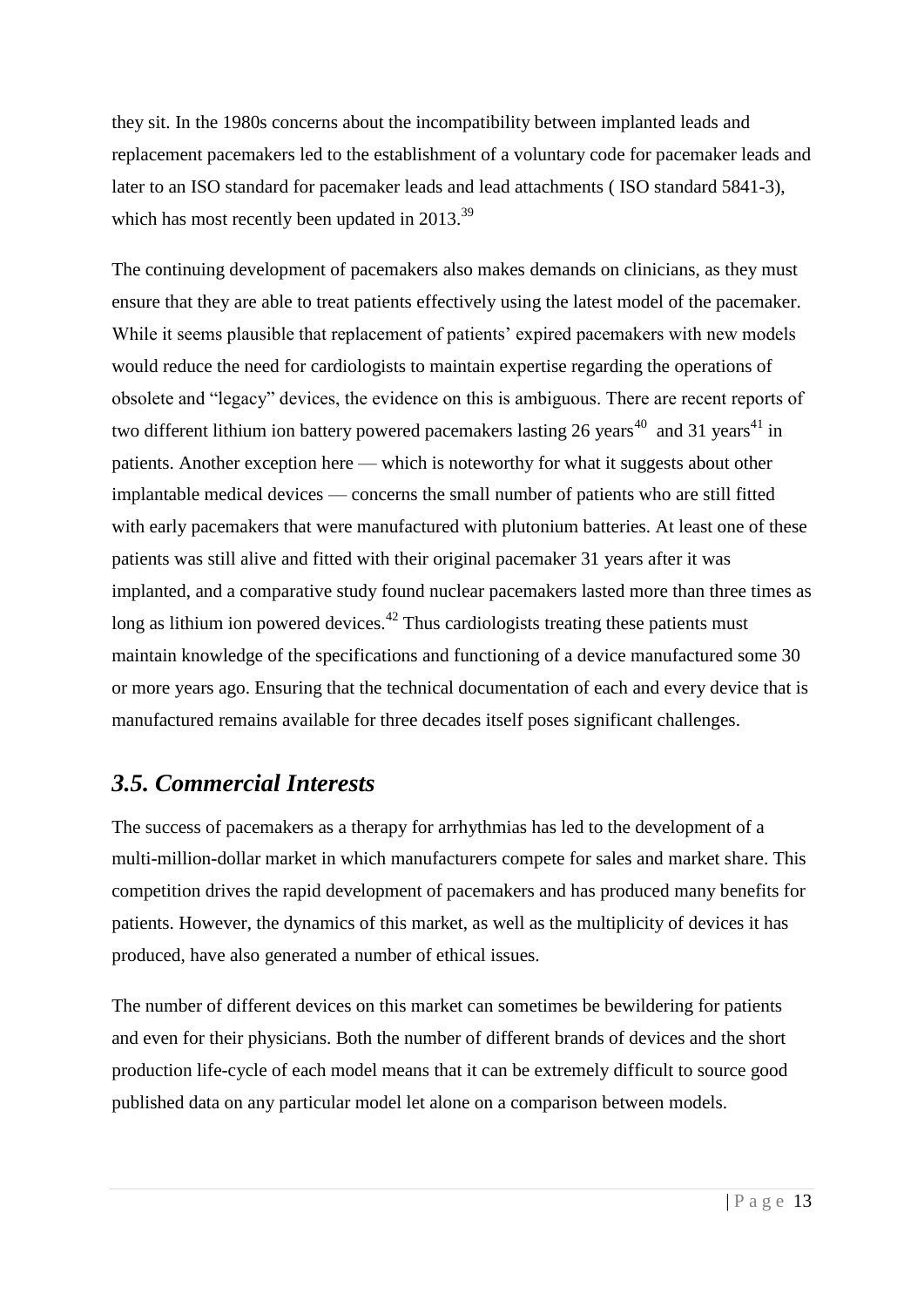The diversity of products and the rate at which they appear and become obsolete also has more concrete implications for patients. We noted above the problems that used to arise when new models of pacemakers were not compatible with the patient's leads. The same issue of compatibility has also arisen between pacemakers and leads manufactured by different companies. Thus, in the past even a patient who had a pacemaker removed shortly after implantation and replaced with a different brand would sometimes discover that their new pacemaker was not compatible with the leads with which they had been implanted. The adoption of an ISO standard for pacemaker leads has at least partially addressed this issue, as most pulse generators will now connect to most leads either directly or with adapters that meet the ISO standard. However, this standard risks constituting an impediment to further innovation of both pacemakers and leads. Moreover, increasingly the presence of proprietary software in the pacemaker generates similar problems with compatibility between pacemakers and the tools used to capture and represent their data across different brands.

Built in obsolescence of devices also works to encourage — or even force — patients and physicians to purchase new and more expensive devices rather than just replace the existing pacemaker. The use of proprietary software can help ensure a steady income stream by effectively locking patients and cardiologists into ongoing relationships with a particular manufacturer. Indeed, many of the problems described above are exacerbated by the proprietary hardware and software components of devices.

The commercial interests of manufacturers may also generate conflicts of interest for technicians employed by device manufacturers, who play a significant role in the maintenance of pacemakers, including in clinical contexts with patients. Their attendance at appointments and role in ensuring the safe and effective operation of the device is likely to give patients the sense that the technician — and by implication the device manufacturer is looking after them. To the extent that patients and/or clinicians form an emotional attachment to, or develop good working relationships with particular manufacturer-employed technicians this is likely to increase their loyalty to those brands. Often the interests of manufacturers and patients will align, but sometimes it may be in the interest of the manufacturer rather than the patient to recommend replacement or upgrade of a part that will cost either the patient or health system money. It is also worth observing that, as many of these technicians will not have had any training in clinical ethics, even if they intend to do the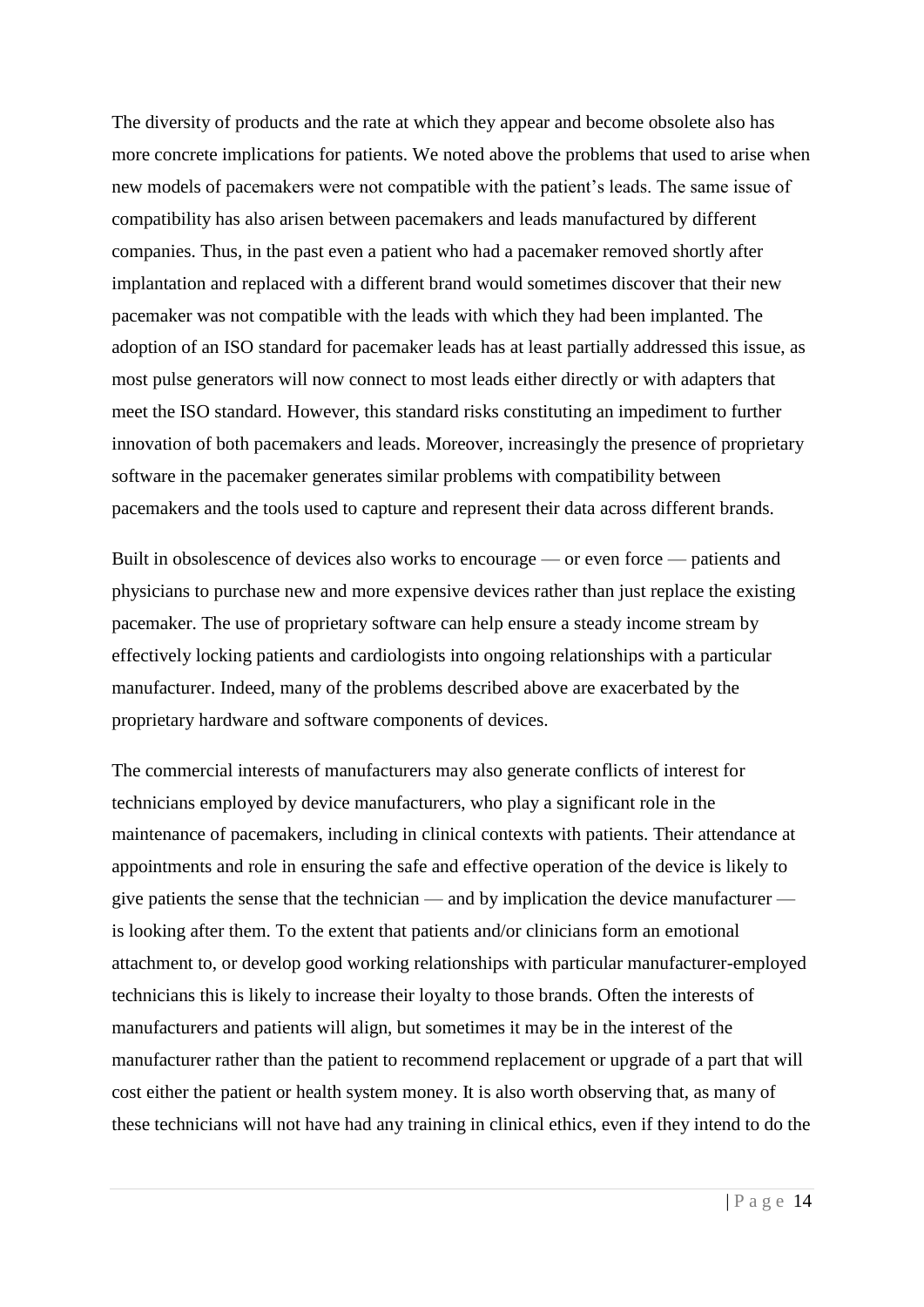right thing and to flag conflicts of interest whenever they occur, they may be poorly equipped to do so.

Finally, potential conflicts of interest may also arise in other interactions between clinicians and companies. Training for cardiac surgeons and cardiologists relating to each new model of the pacemaker or leads is provided by the device manufacturer. The line between clinical education and sales is often blurry — to say the least — in this context.<sup>43</sup> The pacemaker programmers are proprietary and expensive, so that most hospitals and cardiologists do not own programmers for the various pacemaker brands they implant. Anecdotal evidence suggests that some manufacturers lend a programmer to cardiology clinics that regularly use their devices, and this could influence patterns of device choice by the cardiologist, potentially to the detriment of particular patients.

## **§4. Summary of results**

In light of our discussion of pacemakers, we have developed a set of questions that we believe should be asked about artificial organs as they start to be developed in order to foreground the ethical issues that the need to maintain and service these devices may raise (table 1).<sup>3</sup> Indeed, these questions are relevant to any implantable medical device. Together, they form a framework that we hope will help developers, policy makers and institutions to identify and anticipate these issues. We also expect that this list will be useful to patients and clinicians when assessing the suitability of particular devices for individual patients.

[INSERT HERE **Table 1: Ethics framework for artificial organ maintenance**]

# **§5. Further remarks**

1

Although our primary purpose here has been to identify the right questions to ask about the maintenance and servicing of artificial organs, we believe that all the ethical issues identified

 $3$  Again we should emphasise that these issues are themselves only a subset of the larger set of ethical issues raised by the development of artificial organs. However, they are subset that has been largely neglected to date.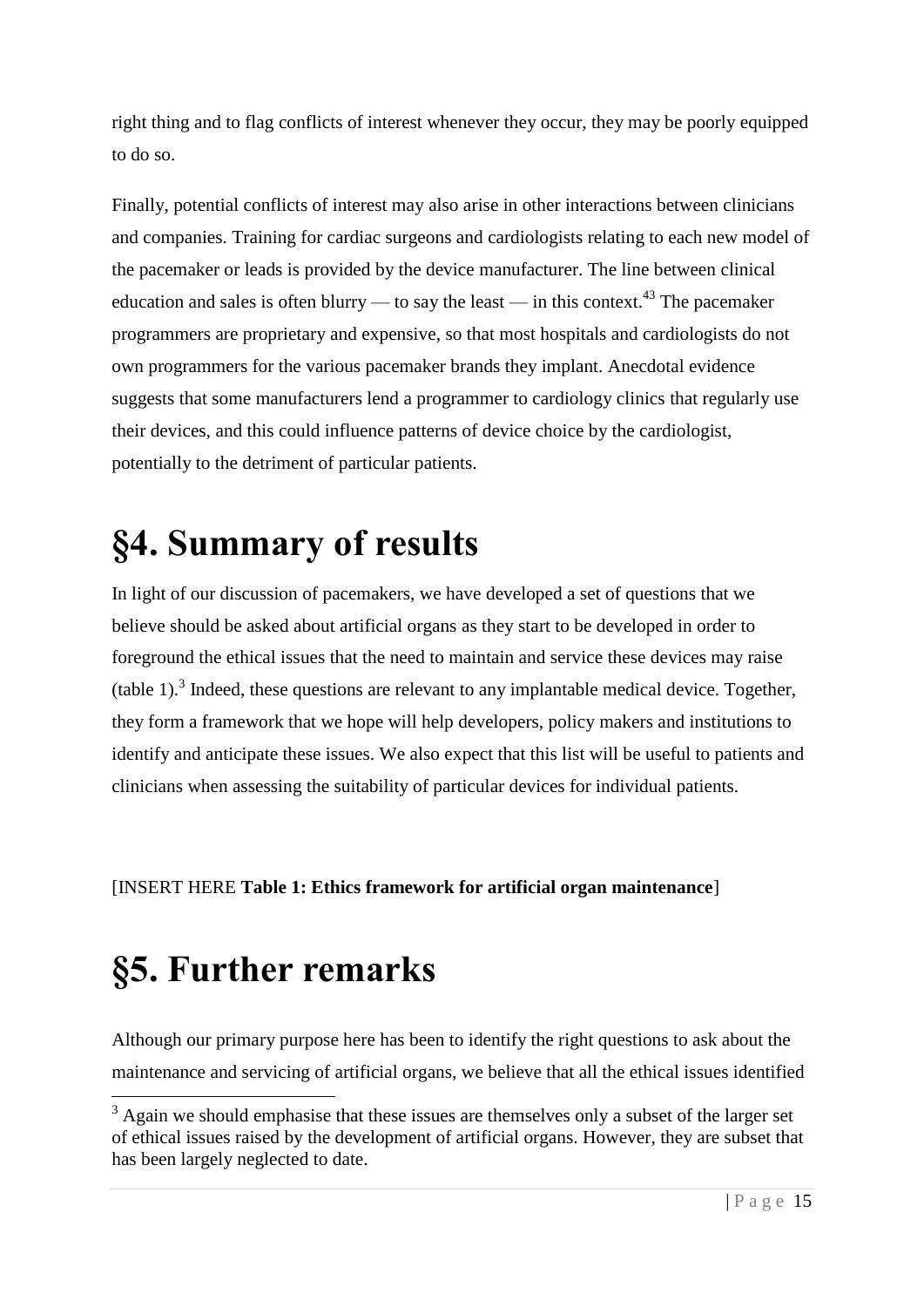with pacemakers *are* likely to arise with artificial organs — and some of them with a vengeance.

In most cases, the implantation and removal of artificial organs — and perhaps also the maintenance of artificial organs — will require major surgery. Furthermore, whereas the opportunity costs associated with the implantation of pacemakers (such as the possibility that implanted leads turn out to be incompatible with later devices) are small, implantation of artificial organs might involve much greater opportunity costs for the patient (for example if removal or replacement is going to be more risky than the initial implantation, or impossible). Where this is the case, despite the convenience and apparent benefits of fully implantable artificial organs in terms of making patients' lives closer to 'normal', it might nevertheless sometimes be better to support patients with external devices, which are more easily serviced, maintained and upgraded, than devices that are entirely implanted.<sup>44</sup>

As artificial organs become more common in the community, health professionals will need to be cognizant of the possibility that patients have an implant upon which their life depends and to develop procedures to identify when patients have an artificial organ and which make and model of the organ it is. Tissue engineered artificial organs are likely to be particularly difficult to detect.

Similarly, the issue as to how maintenance of implanted devices is conceived – as clinical or technical – will become increasingly important as artificial organs emerge, as will questions of who performs maintenance and how they are paid. Decisions about withdrawal of treatment/device deactivation are likely to be especially vexed, as deactivation of the device may require active intervention of the treating physician and because the consequences of deactivation will be immediate and devastating to the patient. This is likely to remain true *even if* deactivation is requested by the patient, and the task is officially viewed as a form of technical support for a device the patient owns.

It should be expected that most artificial organs will be much more complex than the pacemaker, and the sorts of teams required to support them may be more extensive. Effective communication between the members of these teams will be important to ensure efficient treatment and good outcomes for patients. Furthermore, the provision of artificial organs and support and maintenance for them is more likely to be concentrated in large teaching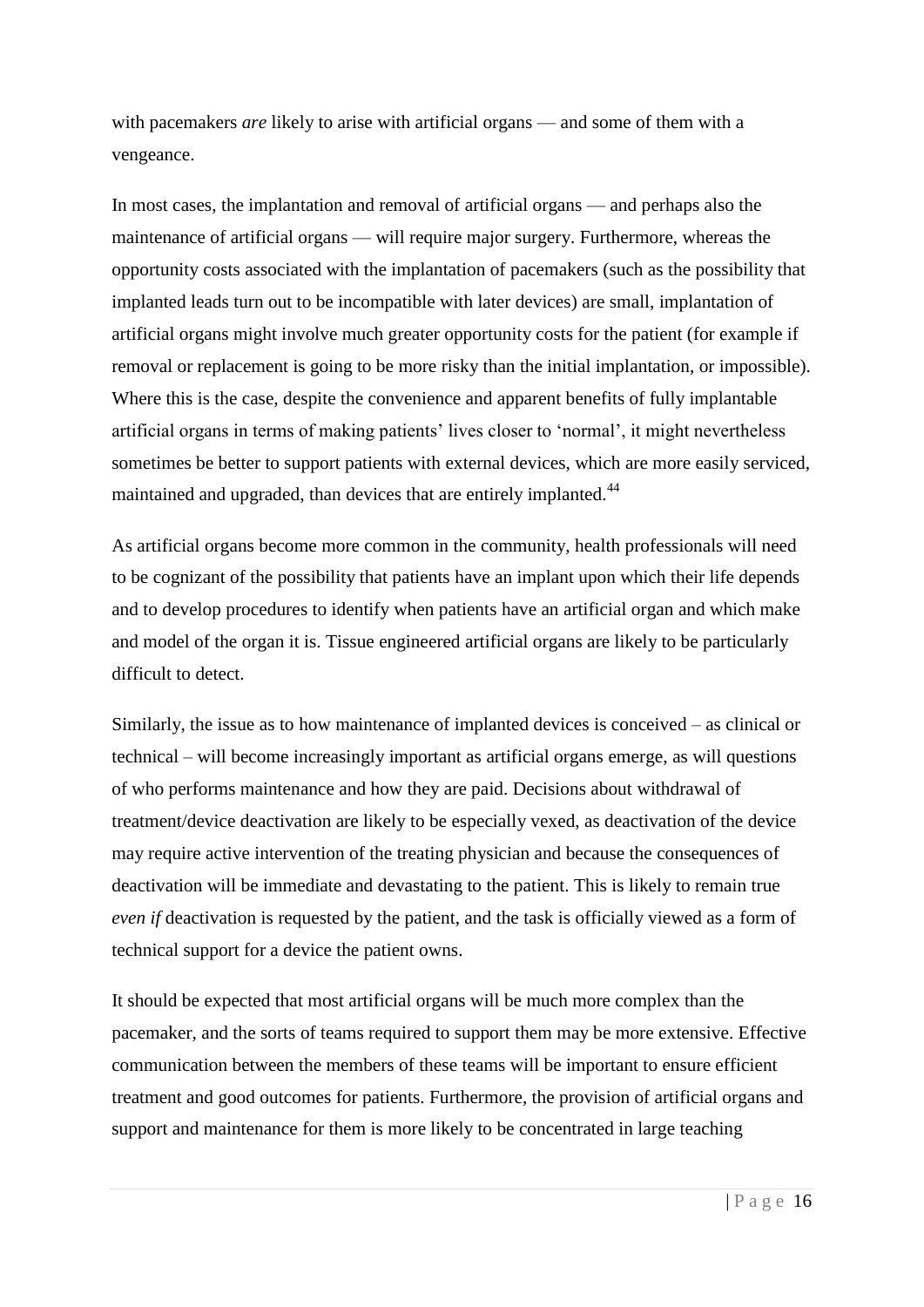hospitals in wealthy countries. These observations in turn have implications for patient access to these treatments.<sup>45</sup>

We also suspect that issues related to cross-platform and backwards compatibility will become increasingly important as more and better artificial organs come onto the market. A challenge here is for regulators and policy makers to anticipate these at the development stage, given that they will not arise until there are multiple generations of device and/or more than one company marketing devices in the same category. Planning for issues associated with (in)compatibility is particularly important in the case of artificial organs, as the associated harms to patients could be serious. The issue is not only the compatibility of spare parts, but also the training and credentialing challenges associated with ensuring that health professionals have the skills to support and maintain devices.

Most medical devices on the market today are commercially developed by for-profit device companies. It is likely that this will also be true of artificial organs. These companies might have commercial incentives to engage in practices that give rise to harms, or unfair or less than optimal treatment. Such practices can be as simple as using proprietary software, or changing the specifications of connectors to force 'customers' to upgrade otherwise working components. One issue that may arise, with significant implications for those responsible for funding access to healthcare, including governments, insurance companies and perhaps even individual patients, relates to the distribution of costs between the initial implantation of the artificial organ and the service procedures to service it. Those responsible for purchasing artificial organs would be wise to ensure that they do so on the basis of an accurate assessment of the lifetime costs of the device and that they are able to enforce any agreements relating to the distribution of costs so as to reduce the risks of cost blowouts when patients need service procedures for their artificial organs that have suddenly become extremely expensive. The involvement of device companies in training and maintenance may also generate conflicts of interest for people involved in clinical care, including company employees who provide technical support in clinical contexts.

### **Conclusion**

The development of artificial organs holds out the promise of significant medical benefits for the large number of patients who are currently unable to secure a donor organ for transplant.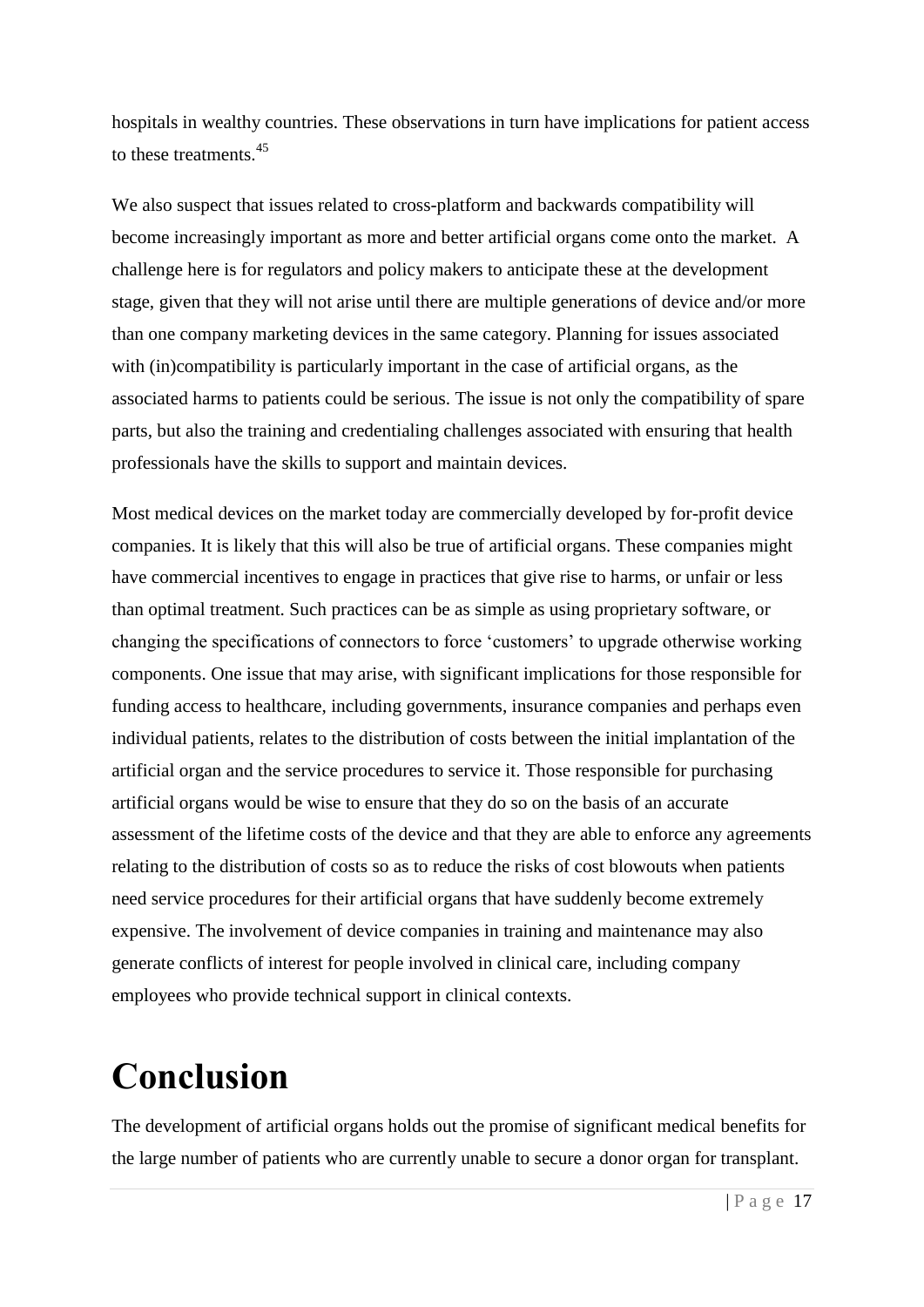As has been the case with other advances in medicine, it will also raise new ethical questions as well as exacerbate more familiar ethical problems. We have focused our discussion here on the ethical issues that might arise out of the requirement to service and maintain artificial organs as they remain in patients for longer and longer periods. By asking the right questions those involved in the development, implementation, and regulation of artificial organs can be better prepared to confront these issues as and when — or even before — they arise.

Thus, it is our recommendation that the issues we have identified here be taken up by at least three different communities.

*Researchers and clinicians* involved in the pre-clinical development of artificial organs should be aware of the potential for these issues to arise. Rather than waiting for poor outcomes to drive policy (as was the case with the introduction of a standard for pacemaker leads) it is possible for many issues that might arise to be anticipated at the research and development stage, and for measures to be adopted to mitigate likely harms. This could include simple amendments to the design of products to e.g. ensure that the make and model and other important information about a device is identifiable from an x-ray, or that the presence of the device can be detected in the course of routine observations that would be undertaken on most patients presenting to a clinician.

As new artificial organs come into clinical use, *hospitals* (or relevant institutional administrators) should be thinking about the potential ethical challenges posed by maintenance, and exploring how these can be avoided or ameliorated by local processes and outcomes. Two sets of issues in particular stand out as relevant at the institutional level. One is the importance of systems that will ensure safe management of patients with implantable devices in emergency. The second is the need for institutions to examine the nature and extent of their interactions with device companies, including reliance on industry technicians in clinical care.

Finally, *policy makers and regulators*, too, should be considering the potential ethical challenges posed by the service requirements of artificial organs. Regulatory frameworks influence the behaviour of commercial entitles at all stages of the development and commercialisation of products, and recent regulatory theories note the ability of welldesigned regulatory frameworks to avoid reaching the point where punitive measures apply.<sup>46</sup>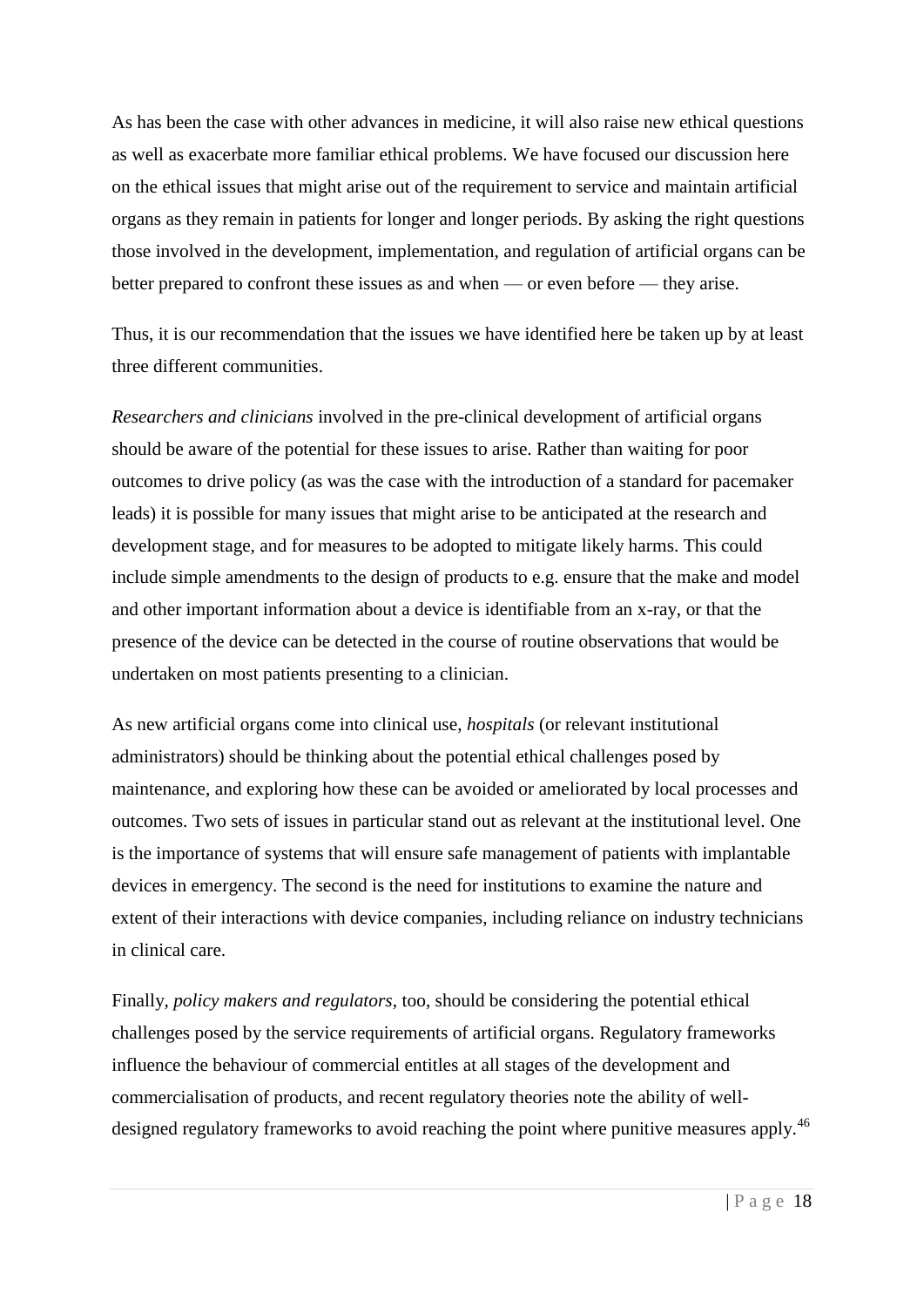Realising the full potential of artificial organs will require all three of these groups to work together to confront the many ethical – as well as scientific —questions that will arise as these devices are developed and adopted. We hope that our attempt here to foreground the ethical issues arising out the need to service and maintain such devices will serve as a small contribution to this important task.

## **Acknowledgements**

The research for this paper was supported under the Australian Research Council's Centres of Excellence funding scheme (project CE140100012). The views expressed herein are those of the authors and are not necessarily those of the Australian Research Council. Thanks are due to Mark Howard who ably assisted us as a research assistant. The authors would also like to thank Susan Dodds, Eliza Goddard, Linda Hancock, and Frederic Gilbert for comments on early drafts of the manuscript.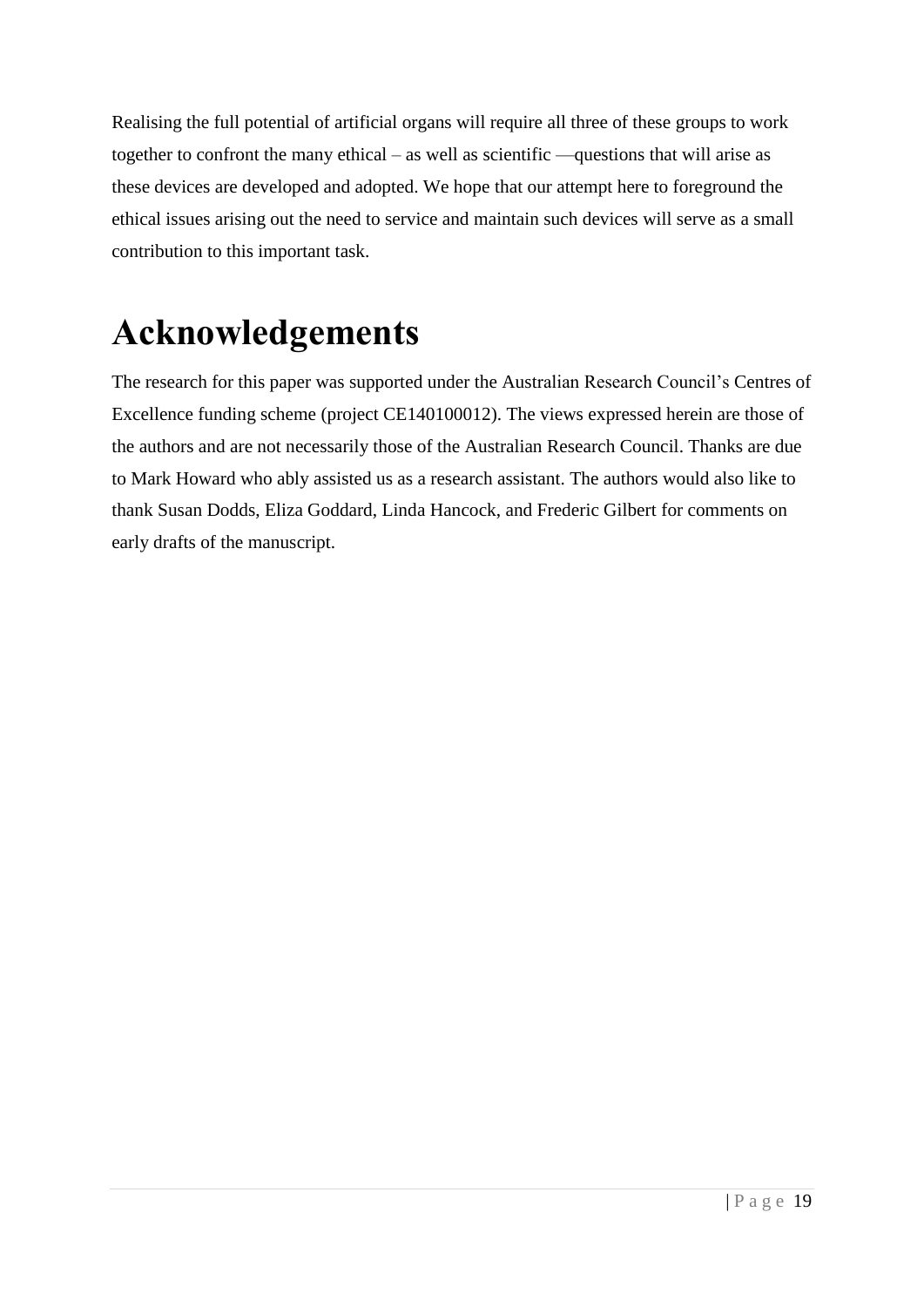### **Table 1: Ethics framework for artificial organ maintenance**

 $\overline{\Gamma}$ 

| e.g. Does maintenance require surgery and/or hospitalisation? Will it<br>Physical experience of<br>$\bullet$<br>be painful, inconvenient, disabling for the patient?<br>maintenance for patients<br>e.g. Is maintenance more like clinical care or technical support? Does<br>Psychological experience<br>$\bullet$<br>bedside manner matter? Will it be distressing for the patient?<br>of maintenance for patient<br>e.g. If a procedure is required, what are the risks? What are the<br>Ancillary risks associated<br>$\bullet$<br>anaesthesia and wound care protocols? Do learning curves or low<br>with maintenance<br>centre volumes apply?<br>e.g. Is the device easily identified? What are the risks if it is<br>Emergency care<br>$\bullet$<br>identified incorrectly? What are the options for emergency<br>intervention?<br>e.g. Is it regarded as 'part of the body'? What would be required to<br>Withdrawal of treatment<br>$\bullet$<br>remove or deactivate it? Under what circumstances can it be<br>deactivated?<br>e.g. Is the artificial organ part of the patient's body or a piece of<br>Rights and ownership<br>$\bullet$<br>property that they have purchased? Does anyone own the device after<br>implantation, or have rights over it?<br>2. How complex is the device? What is the impact of complexity on:<br>e.g. Who are the health professionals involved in care and<br>Communication between<br>$\bullet$<br>maintenance, and what communication systems are in place?<br>health professionals<br>e.g. Are patients in regional or remote areas disadvantaged? Does this<br>Patient access to<br>$\bullet$<br>compound other disadvantages e.g. socio-economic?<br>maintenance<br>e.g. Is complexity likely to cause delays to maintenance that might<br>Timeliness of maintenance<br>$\bullet$<br>harm patients?<br>3. Does the device rely on software? If so, what is the impact on:<br>e.g. Is it remotely accessible? Can it be hacked? Will this put the<br>Security of the device<br>$\bullet$<br>patient at risk?<br>e.g. Does the device collect patient data? Who has access and what<br>Privacy of patient data<br>$\bullet$<br>can they use it for?<br>4. What is the likely cycle of continuing improvement for the device? How will this impact on:<br>e.g. How many 'versions' of the device will clinicians encounter?<br>Clinician training and skill<br>$\bullet$<br>Who provides training and certification?<br>maintenance<br>e.g. Might the device require spare parts? How unique are these to<br>Longevity of the device<br>the model? Is there any risk of obsolescence and what would the<br>implications be for the patient? |
|--------------------------------------------------------------------------------------------------------------------------------------------------------------------------------------------------------------------------------------------------------------------------------------------------------------------------------------------------------------------------------------------------------------------------------------------------------------------------------------------------------------------------------------------------------------------------------------------------------------------------------------------------------------------------------------------------------------------------------------------------------------------------------------------------------------------------------------------------------------------------------------------------------------------------------------------------------------------------------------------------------------------------------------------------------------------------------------------------------------------------------------------------------------------------------------------------------------------------------------------------------------------------------------------------------------------------------------------------------------------------------------------------------------------------------------------------------------------------------------------------------------------------------------------------------------------------------------------------------------------------------------------------------------------------------------------------------------------------------------------------------------------------------------------------------------------------------------------------------------------------------------------------------------------------------------------------------------------------------------------------------------------------------------------------------------------------------------------------------------------------------------------------------------------------------------------------------------------------------------------------------------------------------------------------------------------------------------------------------------------------------------------------------------------------------------------------------------------------------------------------------------------------------------------------------------------------------------------------------------------------------------------------------------------------------------------|
|                                                                                                                                                                                                                                                                                                                                                                                                                                                                                                                                                                                                                                                                                                                                                                                                                                                                                                                                                                                                                                                                                                                                                                                                                                                                                                                                                                                                                                                                                                                                                                                                                                                                                                                                                                                                                                                                                                                                                                                                                                                                                                                                                                                                                                                                                                                                                                                                                                                                                                                                                                                                                                                                                            |
|                                                                                                                                                                                                                                                                                                                                                                                                                                                                                                                                                                                                                                                                                                                                                                                                                                                                                                                                                                                                                                                                                                                                                                                                                                                                                                                                                                                                                                                                                                                                                                                                                                                                                                                                                                                                                                                                                                                                                                                                                                                                                                                                                                                                                                                                                                                                                                                                                                                                                                                                                                                                                                                                                            |
|                                                                                                                                                                                                                                                                                                                                                                                                                                                                                                                                                                                                                                                                                                                                                                                                                                                                                                                                                                                                                                                                                                                                                                                                                                                                                                                                                                                                                                                                                                                                                                                                                                                                                                                                                                                                                                                                                                                                                                                                                                                                                                                                                                                                                                                                                                                                                                                                                                                                                                                                                                                                                                                                                            |
|                                                                                                                                                                                                                                                                                                                                                                                                                                                                                                                                                                                                                                                                                                                                                                                                                                                                                                                                                                                                                                                                                                                                                                                                                                                                                                                                                                                                                                                                                                                                                                                                                                                                                                                                                                                                                                                                                                                                                                                                                                                                                                                                                                                                                                                                                                                                                                                                                                                                                                                                                                                                                                                                                            |
|                                                                                                                                                                                                                                                                                                                                                                                                                                                                                                                                                                                                                                                                                                                                                                                                                                                                                                                                                                                                                                                                                                                                                                                                                                                                                                                                                                                                                                                                                                                                                                                                                                                                                                                                                                                                                                                                                                                                                                                                                                                                                                                                                                                                                                                                                                                                                                                                                                                                                                                                                                                                                                                                                            |
|                                                                                                                                                                                                                                                                                                                                                                                                                                                                                                                                                                                                                                                                                                                                                                                                                                                                                                                                                                                                                                                                                                                                                                                                                                                                                                                                                                                                                                                                                                                                                                                                                                                                                                                                                                                                                                                                                                                                                                                                                                                                                                                                                                                                                                                                                                                                                                                                                                                                                                                                                                                                                                                                                            |
|                                                                                                                                                                                                                                                                                                                                                                                                                                                                                                                                                                                                                                                                                                                                                                                                                                                                                                                                                                                                                                                                                                                                                                                                                                                                                                                                                                                                                                                                                                                                                                                                                                                                                                                                                                                                                                                                                                                                                                                                                                                                                                                                                                                                                                                                                                                                                                                                                                                                                                                                                                                                                                                                                            |
|                                                                                                                                                                                                                                                                                                                                                                                                                                                                                                                                                                                                                                                                                                                                                                                                                                                                                                                                                                                                                                                                                                                                                                                                                                                                                                                                                                                                                                                                                                                                                                                                                                                                                                                                                                                                                                                                                                                                                                                                                                                                                                                                                                                                                                                                                                                                                                                                                                                                                                                                                                                                                                                                                            |
|                                                                                                                                                                                                                                                                                                                                                                                                                                                                                                                                                                                                                                                                                                                                                                                                                                                                                                                                                                                                                                                                                                                                                                                                                                                                                                                                                                                                                                                                                                                                                                                                                                                                                                                                                                                                                                                                                                                                                                                                                                                                                                                                                                                                                                                                                                                                                                                                                                                                                                                                                                                                                                                                                            |
|                                                                                                                                                                                                                                                                                                                                                                                                                                                                                                                                                                                                                                                                                                                                                                                                                                                                                                                                                                                                                                                                                                                                                                                                                                                                                                                                                                                                                                                                                                                                                                                                                                                                                                                                                                                                                                                                                                                                                                                                                                                                                                                                                                                                                                                                                                                                                                                                                                                                                                                                                                                                                                                                                            |
|                                                                                                                                                                                                                                                                                                                                                                                                                                                                                                                                                                                                                                                                                                                                                                                                                                                                                                                                                                                                                                                                                                                                                                                                                                                                                                                                                                                                                                                                                                                                                                                                                                                                                                                                                                                                                                                                                                                                                                                                                                                                                                                                                                                                                                                                                                                                                                                                                                                                                                                                                                                                                                                                                            |
|                                                                                                                                                                                                                                                                                                                                                                                                                                                                                                                                                                                                                                                                                                                                                                                                                                                                                                                                                                                                                                                                                                                                                                                                                                                                                                                                                                                                                                                                                                                                                                                                                                                                                                                                                                                                                                                                                                                                                                                                                                                                                                                                                                                                                                                                                                                                                                                                                                                                                                                                                                                                                                                                                            |
|                                                                                                                                                                                                                                                                                                                                                                                                                                                                                                                                                                                                                                                                                                                                                                                                                                                                                                                                                                                                                                                                                                                                                                                                                                                                                                                                                                                                                                                                                                                                                                                                                                                                                                                                                                                                                                                                                                                                                                                                                                                                                                                                                                                                                                                                                                                                                                                                                                                                                                                                                                                                                                                                                            |
|                                                                                                                                                                                                                                                                                                                                                                                                                                                                                                                                                                                                                                                                                                                                                                                                                                                                                                                                                                                                                                                                                                                                                                                                                                                                                                                                                                                                                                                                                                                                                                                                                                                                                                                                                                                                                                                                                                                                                                                                                                                                                                                                                                                                                                                                                                                                                                                                                                                                                                                                                                                                                                                                                            |
|                                                                                                                                                                                                                                                                                                                                                                                                                                                                                                                                                                                                                                                                                                                                                                                                                                                                                                                                                                                                                                                                                                                                                                                                                                                                                                                                                                                                                                                                                                                                                                                                                                                                                                                                                                                                                                                                                                                                                                                                                                                                                                                                                                                                                                                                                                                                                                                                                                                                                                                                                                                                                                                                                            |
|                                                                                                                                                                                                                                                                                                                                                                                                                                                                                                                                                                                                                                                                                                                                                                                                                                                                                                                                                                                                                                                                                                                                                                                                                                                                                                                                                                                                                                                                                                                                                                                                                                                                                                                                                                                                                                                                                                                                                                                                                                                                                                                                                                                                                                                                                                                                                                                                                                                                                                                                                                                                                                                                                            |
|                                                                                                                                                                                                                                                                                                                                                                                                                                                                                                                                                                                                                                                                                                                                                                                                                                                                                                                                                                                                                                                                                                                                                                                                                                                                                                                                                                                                                                                                                                                                                                                                                                                                                                                                                                                                                                                                                                                                                                                                                                                                                                                                                                                                                                                                                                                                                                                                                                                                                                                                                                                                                                                                                            |
| 5. Are there commercial interests at play? If so, what is the impact on:                                                                                                                                                                                                                                                                                                                                                                                                                                                                                                                                                                                                                                                                                                                                                                                                                                                                                                                                                                                                                                                                                                                                                                                                                                                                                                                                                                                                                                                                                                                                                                                                                                                                                                                                                                                                                                                                                                                                                                                                                                                                                                                                                                                                                                                                                                                                                                                                                                                                                                                                                                                                                   |
| e.g. Backwards compatibility, cross-platform compatibility,<br>Hardware maintenance<br>$\bullet$<br>availability of parts. How are costs distributed between the initial<br>implantation of the device and service and maintenance?                                                                                                                                                                                                                                                                                                                                                                                                                                                                                                                                                                                                                                                                                                                                                                                                                                                                                                                                                                                                                                                                                                                                                                                                                                                                                                                                                                                                                                                                                                                                                                                                                                                                                                                                                                                                                                                                                                                                                                                                                                                                                                                                                                                                                                                                                                                                                                                                                                                        |
| e.g. What equipment/expertise is needed to update, reprogram or<br>Software maintenance<br>$\bullet$<br>deactivate device? Who controls access to this?                                                                                                                                                                                                                                                                                                                                                                                                                                                                                                                                                                                                                                                                                                                                                                                                                                                                                                                                                                                                                                                                                                                                                                                                                                                                                                                                                                                                                                                                                                                                                                                                                                                                                                                                                                                                                                                                                                                                                                                                                                                                                                                                                                                                                                                                                                                                                                                                                                                                                                                                    |
| e.g. When a fault emerges, what happens? Who employs<br>Responsibility for<br>$\bullet$<br>maintenance personnel, what is their role and where are they located?<br>maintenance                                                                                                                                                                                                                                                                                                                                                                                                                                                                                                                                                                                                                                                                                                                                                                                                                                                                                                                                                                                                                                                                                                                                                                                                                                                                                                                                                                                                                                                                                                                                                                                                                                                                                                                                                                                                                                                                                                                                                                                                                                                                                                                                                                                                                                                                                                                                                                                                                                                                                                            |
| e.g. Do conflicts of interest affect surgeons, technicians or<br>Objectivity of clinical<br>$\bullet$                                                                                                                                                                                                                                                                                                                                                                                                                                                                                                                                                                                                                                                                                                                                                                                                                                                                                                                                                                                                                                                                                                                                                                                                                                                                                                                                                                                                                                                                                                                                                                                                                                                                                                                                                                                                                                                                                                                                                                                                                                                                                                                                                                                                                                                                                                                                                                                                                                                                                                                                                                                      |
| institutions?<br>decision-making                                                                                                                                                                                                                                                                                                                                                                                                                                                                                                                                                                                                                                                                                                                                                                                                                                                                                                                                                                                                                                                                                                                                                                                                                                                                                                                                                                                                                                                                                                                                                                                                                                                                                                                                                                                                                                                                                                                                                                                                                                                                                                                                                                                                                                                                                                                                                                                                                                                                                                                                                                                                                                                           |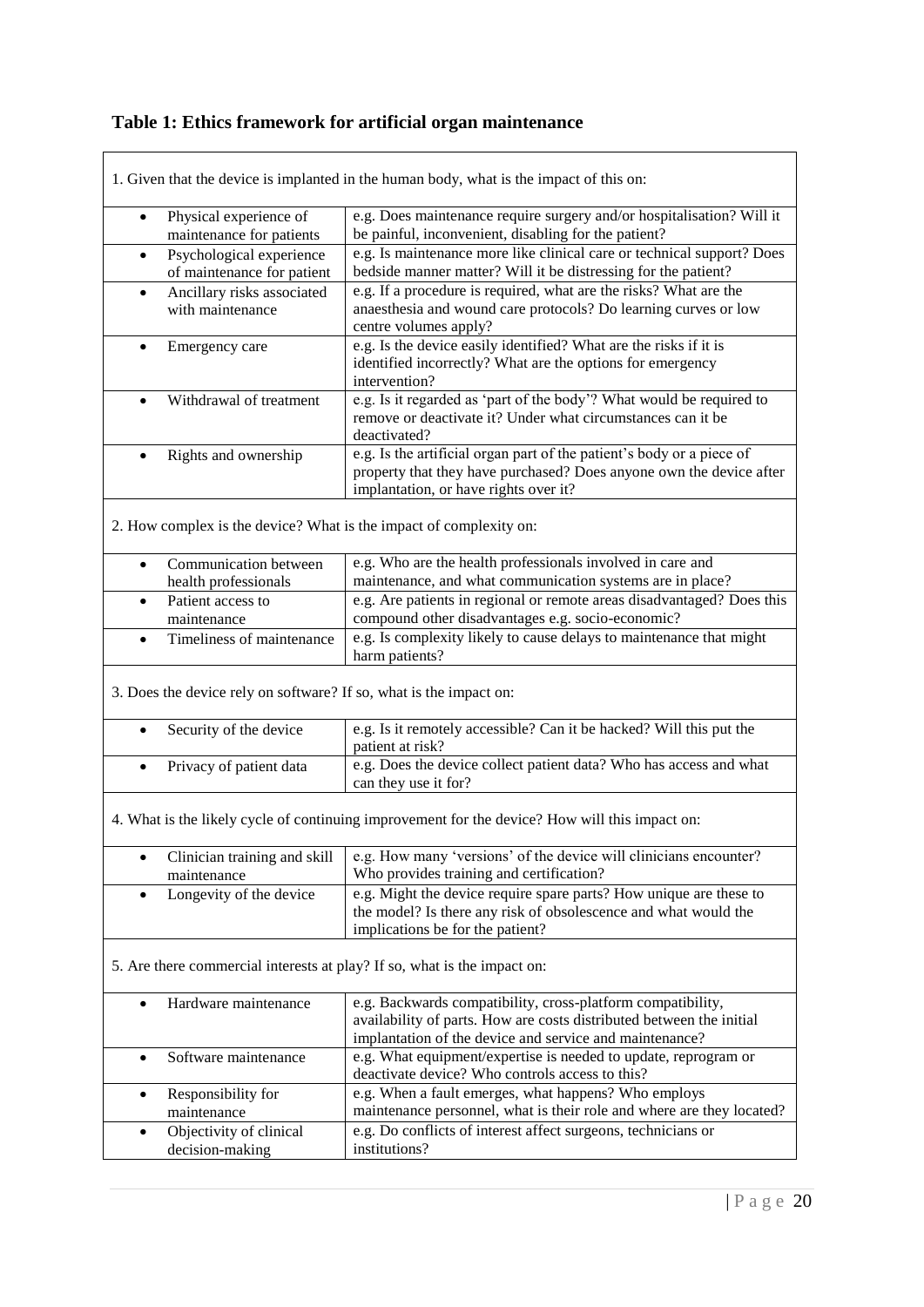### **Notes**

1

1 (e.g. Kolff 1957) W. J. Kolff, "The Artificial Kidney—Past, Present, and Future," *Circulation* 15, no. 2 (1957): 285-94.

<sup>2</sup> (Cohn et al. 2015) W. E. Cohn, D. L. Timms, and O. H. Frazier, "Total Artificial Hearts: Past, Present, and Future," *Nature Reviews Cardiology* 12, no. 10 (2015): 609-17.

3 (Cohn et al. 2015 p. 8) ibid., 8.

4 (BiVACOR 2015; Robins 2012) BiVACOR, *The BiVACOR Device Completely Replaces the Failing Heart* (2015), http://www.bivacor.com/; M. Robins, "Cleveland Clinic Invents Artificial Smart Heart," *WKYC News*, 11th September 2012, http://archive.wkyc.com/news/article/258085/3/Cleveland-Clinic-invents-artificial-smartheart.

(Kidney Project 2015a) Kidney Project, *The Kidney Project: Device* (2015), https://pharm.ucsf.edu/kidney/device.

<sup>6</sup> (Roy et al. 2011; Renal and Urology News 2013) S. Roy et al., "Implanted Renal Replacement for End-Stage Renal Disease," *Panminerva Medica* 53, no. 3 (2011): 155-66; Renal and Urology News, *Implantable Artificial Kidney Could Help Tens of Thousands: Interview with Shuvo Roy, Phd* (2013),

http://www.renalandurologynews.com/implantable-artificial-kidney-could-help-tens-of-thousands-an-interviewwith-shuvo-roy-phd/article/272364/.

7 (Kidney Project 2015b) Kidney Project, *The Kidney Project: Frequently Asked Questions by Patients* (2015), https://pharm.ucsf.edu/kidney/device/faq.

8 (Griggs 2014; Shaer 2015) B. Griggs, "The Next Frontier in 3-D Printing: Human Organs," *CNN Online* April (2014), http://edition.cnn.com/2014/04/03/tech/innovation/3-d-printing-human-organs/; M. Shaer, "Soon Your Doctor Could Print a Human Organ on Demand," *Smithsonian Magazine* 2015,

http://www.computerworld.com/article/2492453/malware-vulnerabilities/pacemaker-hack-can-deliver-deadly-830-volt-jolt.html.

9 (Organovo 2015) Organovo, *3D Human Tissues for Medical Research and Therapeutics* (2015), http://www.organovo.com/tissues-services/3d-human-tissues-medical-research-therapeutics/.

<sup>10</sup> (Atala *et al.* 2006 p. 1242) A. Atala et al., "Tissue-Engineered Autologous Bladders for Patients Needing Cystoplasty," *Lancet* 367, no. 9518 (2006): 1241-46.

<sup>11</sup> (Faulkner et al. 2003) A. Faulkner et al., "Human Tissue Engineered Products: Drugs or Devices? Tackling the Regulatory Vacuum," *BMJ* 326, no. 7400 (2003): 1159-60.

 $12$  (Drummond et al. 2009; Taylor & Iglesias 2009) M. Drummond, A. Griffin, and R. Tarricone, "Economic Evaluation for Devices and Drugs—Same or Different?," *Value in health* 12, no. 4 (2009): 402-04; R. S. Taylor and C. P. Iglesias, "Assessing the Clinical and Cost - Effectiveness of Medical Devices and Drugs: Are They That Different?," *Value in Health* 12, no. 4 (2009): 404-06.

<sup>13</sup> (Prendergast & Maher 2001) P. J. Prendergast and S. A. Maher, "Issues in Pre-Clinical Testing of Implants," *Journal of Materials Processing Technology* 118, no. 1 (2001): 337-42.

<sup>14</sup> (Taylor et al. 2014) D. A. Taylor, A. L. Caplan, and P. Macchiarini, "Ethics of Bioengineering Organs and Tissues," *Expert Opinion on Biological Therapy* 14, no. 7 (2014): 879-82.

<sup>15</sup> (Taylor et al. 2014) ibid.

 $16$  (Taylor et al. 2014) ibid.

<sup>17</sup> (Hansson 2005; Kielstein & Sass 1995) S. O. Hansson, "Implant Ethics," *Journal of Medical Ethics* 31, no. 9 (2005): 519-25; R. Kielstein and H. M. Sass, "From Wooden Limbs to Biomaterial Organs: The Ethics of Organ Replacement and Artificial Organs," *Artificial Organs* 19, no. 5 (1995): 475-80.

<sup>18</sup> (Papasteriadis & Margos 2015, p. 2) E. Papasteriadis and P. Margos, "Pacing and Sensing of Human Heart for over 31 Years with the Same Apparatus (Generator and Lead)," *Case Reports in Cardiology* 2015 (2015): 1-3, at 2.

<sup>19</sup> (Poole et al. 2010) J. E. Poole et al., "Complication Rates Associated with Pacemaker or Implantable Cardioverter-Defibrillator Generator Replacements and Upgrade Procedures Results from the REPLACE Registry," *Circulation* 122, no. 16 (2010): 1553-61.

<sup>20</sup> (Hauser et al. 2010) R. G. Hauser et al., "Deaths and Cardiovascular Injuries Due to Device-Assisted Implantable Cardioverter–Defibrillator and Pacemaker Lead Extraction," *Europace* 12, no. 3 (2010): 395-401. <sup>21</sup> (Rijal et al. 2015) S. Rijal, R. U. Shah, and S. Saba, "Extracting Versus Abandoning Sterile Pacemaker and

Defibrillator Leads," *The American Journal of Cardiology* 115, no. 8 (2015): 1107-10.

<sup>22</sup> (McMullan et al. 2007) J. McMullan et al., "Care of the Pacemaker/Implantable Cardioverter Defibrillator Patient in the ED," *The American Journal of Emergency Medicine* 25, no. 7 (2007): 812-22.